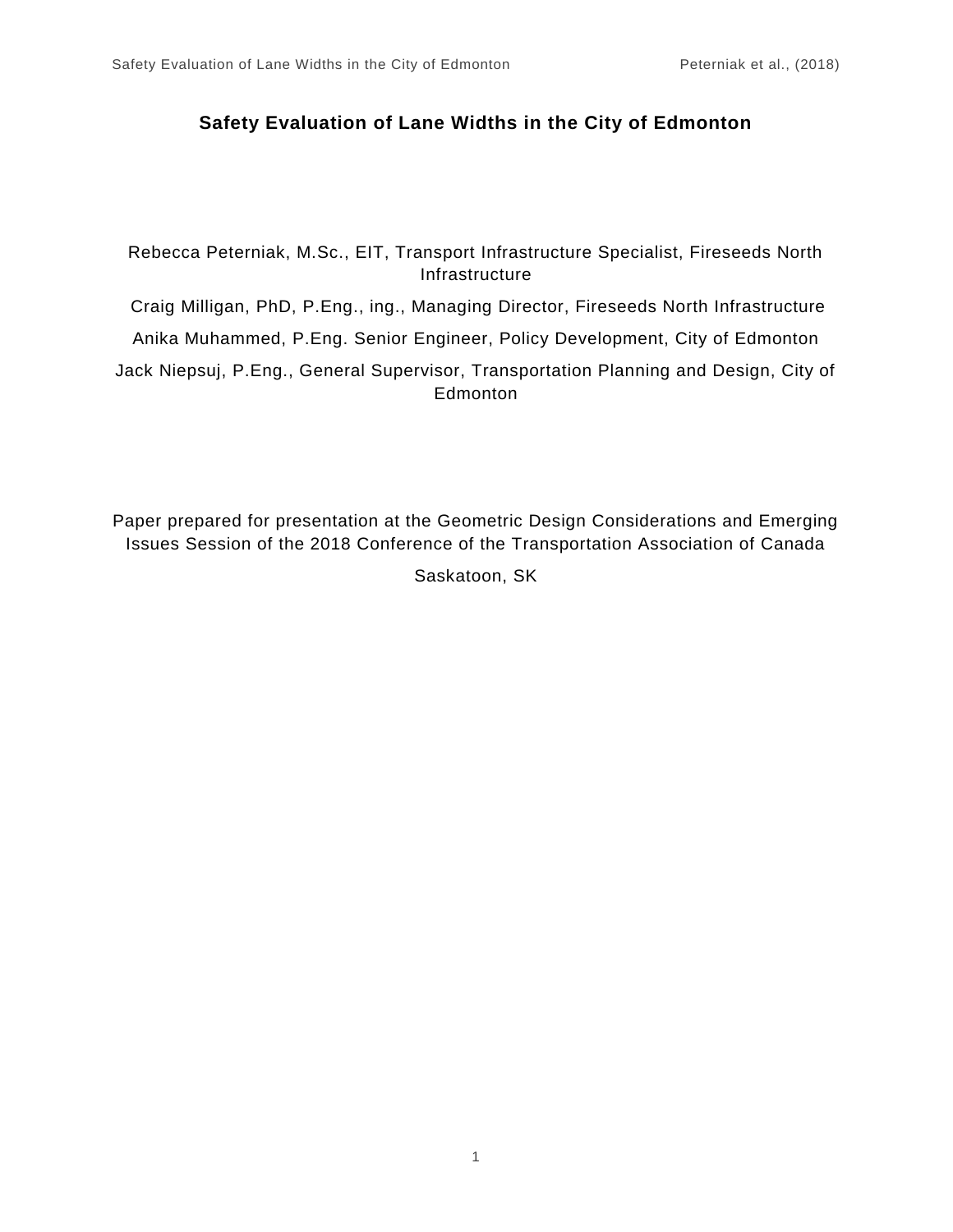# **Abstract**

This paper synthesizes the results of a project completed for the City of Edmonton in 2017 to recommend lane width values for the City's Complete Streets Design and Construction Standards. The project included a literature review to synthesize research on the safety and speed implications of narrowed lane widths in urban areas; a jurisdictional review to document peer practice for lane widths and all-season operation in winter cities; and an in-service evaluation of the safety implications of the City's existing lane widths. A cross-sectional population-segmented study was conducted on the effect of lane widths on safety on 626 Edmonton road segments using five years of data. Regression models were developed to understand the effect of lane width on the proportion of speeding vehicles, the frequency of all severity segment collisions, and the frequency of fatal/injury segment collisions. The main conclusion was that speed should be a primary factor in setting context-sensitive design guidelines for lane widths. The paper concludes with the lane width values incorporated into the City's Complete Streets Design and Construction Standards. Opportunities for future research are discussed.

# **1 Introduction**

# **1.1 Purpose**

This paper synthesizes the results of a project completed for the City of Edmonton in 2017 to recommend lane width values for the City's Complete Streets Design and Construction Standards.

# **1.2 Background and Need**

In late 2015, the City of Edmonton began the process of integrating the Complete Streets Guidelines with the Roadway Design Standards into the Complete Streets Design and Construction Standards. Identification of design lane widths was an important element of the Complete Streets Design Standards as lane widths have an impact on driver behaviour, sidewalk animation, and safety of users of all transportation modes. Lane width considerations must balance the safety, access, and comfort of all users, including people walking and wheeling, cycling, riding transit, driving and delivering goods.

Internal reviews of the existing standards and guidelines, and consultation with internal and external stakeholders to determine the scope of the updates were completed. Feedback from City Administration indicated concern over the reduced recommended lane widths in the 2012 Complete Streets Guidelines which differed from the 1999 TAC Geometric Design Guideline and what had traditionally been provided in Edmonton.

Questions and concerns with narrowing lane widths below 3.50 m fell in to three main categories: (1) safety, (2) operational impacts, and (3) maintenance implications in a winter city. The City felt it was necessary to complete a detailed review on lane widths to address these concerns and continue to recommend narrower lane widths in the Complete Streets Design and Construction Standards.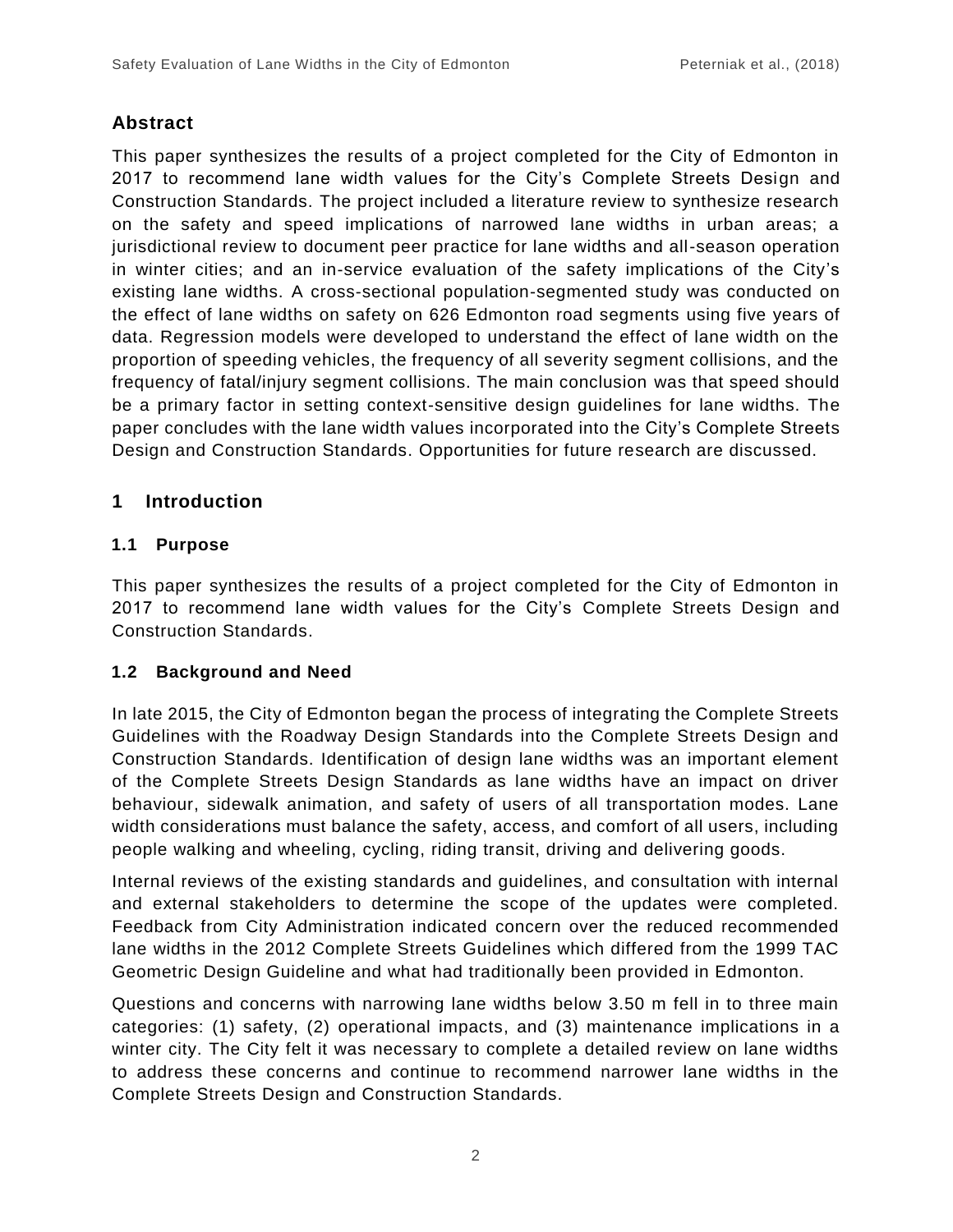### **1.3 Objectives**

The project objectives were to:

- Conduct a literature review to synthesize recent research on the safety and speed implications of narrowed lane widths in urban areas.
- Conduct a jurisdictional review to document peer practice for lane widths and allseason operation in winter cities.
- Conduct an in-service evaluation of the safety implications of the City of Edmonton's existing travel lane widths using real data.

This paper synthesizes the methodology and findings of the project and concludes with the lane width values incorporated in the City of Edmonton's Complete Streets Design and Construction Standards. Opportunities for future research are discussed.

# **2 Literature Review**

#### **2.1 Methodology**

The literature review synthesized available research on the safety and speed implications of narrowed lane widths in urban areas. It was based on a review of 23 articles published on lane widths ranging between 2.70 m and 4.80 m. Articles were sourced from peer-reviewed journals, conference compendiums, research reports, and technical guidelines.

#### **2.2 Literature Review Results and Discussion**

#### *2.2.1 Effect of Lane Width on Collisions*

Literature on the safety implications of narrow lane widths in urban contexts reveal mixed results:

- Some studies indicate a decrease in safety performance with narrower lane widths (iRAP, 2013; Heimbach, Cribbins, & Chang, 1983; Gattis & Watts, 1999; Bauer, Harwood, Hughes, & Richard, 2004)
- Other studies indicate negligible or no change in safety performance (Potts, Harwood, & Richard, 2007; Harwood, 1990; Wood, Gooch, & Donnell, 2015; Bellefleur, 2014)
- A few studies indicate improved safety performance with narrower lane widths (Wood, Gooch, & Donnell, 2015; Karim, 2015).

Heimbach, Cribbins and Chang (1983) identified that although the relationship between lane widths and collisions is nonlinear, narrowing lane widths by 0.3 m (1.0 ft) tends to increase collisions by 3% to 5% on four-lane urban highways where the posted speed is 72 km/h (45 mph) or less. iRAP (2013) indicated an increased safety risk of 5% for every 0.5 m decrease in lane widths of 3.3 m and below. Gattis and Watts (1999) found that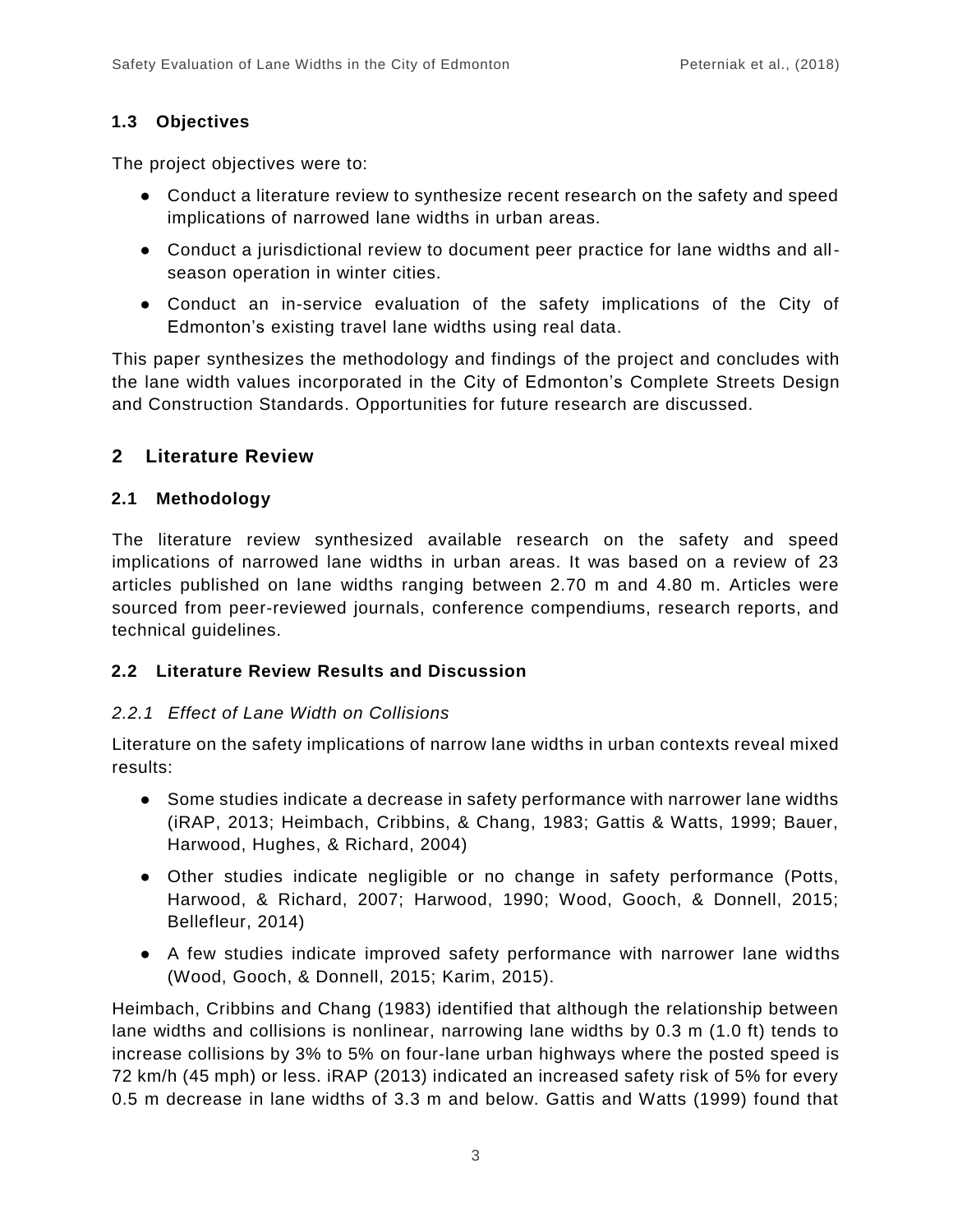collision rates were over twice as high on narrower roads than wide roads. Another study found that collisions decrease by 18.7% when lane widths are increased from 3.0 m (10.0 ft) or 3.4 m (11.0 ft) to 3.7 m (12.0 ft) (Ozbay, Yanmaz-Tuzel, Ukkusuri, & Bartin, 2009).

Harwood (1990) found that collision frequency and severity is not influenced by lane width choice in an urban setting on roads with speeds of 72 km/h (45 mph) or less. Potts, Harwood and Richard (2007) found no general indication that collision frequency increases with the use of lanes narrower than 3.6 m (12.0 ft) on urban and suburban arterials. Based on a comparative analysis of collision severity and speed by lane widths common to Toronto and Tokyo, Karim (2015) identified that a safer range of lane widths lies between 3.0 m and 3.5 m, and that collision severity is 10 to 19 times higher on lanes greater than or equal to 4.0 m.

Wood, Gooch and Donnell (2015) found little difference between collision frequency on 3.4 m (11.0 ft) and 3.7 m (12.0 ft) lanes. This study also found that roads with 3.0 m (10.0 ft) lane widths had the highest collision frequency, while roads with 2.7 m (9.0 ft) lane widths had the lowest collision frequency: this was true for all severity levels (Wood, Gooch, & Donnell, 2015). This finding implies an ascending and then descending effect of lane width on collision frequency. The reasoning for this apparent relationship is not completely clear but could be inferred to result from a non-linear sensitivity of driver behaviour to lane width. Initially as lane width is narrowed, drivers do not modify their behaviour at all, but room for error is reduced, resulting in increased collisions. Then, as lane widths are further narrowed, drivers pass a comfort threshold and start to modify their behaviour by reducing speeds and increasing attentiveness, resulting in decreasing collisions. The 2.7 m lanes evaluated in this study were low volume, minor arterials and collectors, with posted speeds ranging from 40 km/h (25 mph) to 56 km/h (35 mph).

The relationship between lane width and safety is complex as many factors contribute to safety performance, such as traffic volume, speed, and lane configuration, as illustrated in the following studies:

- A cross-sectional analysis of oversized (11.6 m and above) and standard-sized (11.5 m and below) two-lane urban residential-collector roads in the City of Edmonton found the interaction of traffic volume and roadway width to be positively related to collisions: for every 10% increase in volume, predicted collisions increase by 1.68% and 4.85% on standard-sized and oversized collectors, respectively (Manuel, El-Basyouny, & Islam, 2014). This study also found that oversized collector roads have better safety performance than standard-sized collector roads when traffic volumes are below 4000 Average Daily Traffic (ADT), and that the opposite is true when traffic volumes are above 4000 ADT (Manuel, El-Basyouny, & Islam, 2014).
- Collision Modification Factors (CMFs) developed by Wood, Gooch and Donnell (2015) for various lane widths and collision types reveal a complex relationship between lane width and collision frequency, severity, and configuration: some CMFs were point estimates, while others varied with traffic volume (Wood, Gooch, & Donnell, 2015).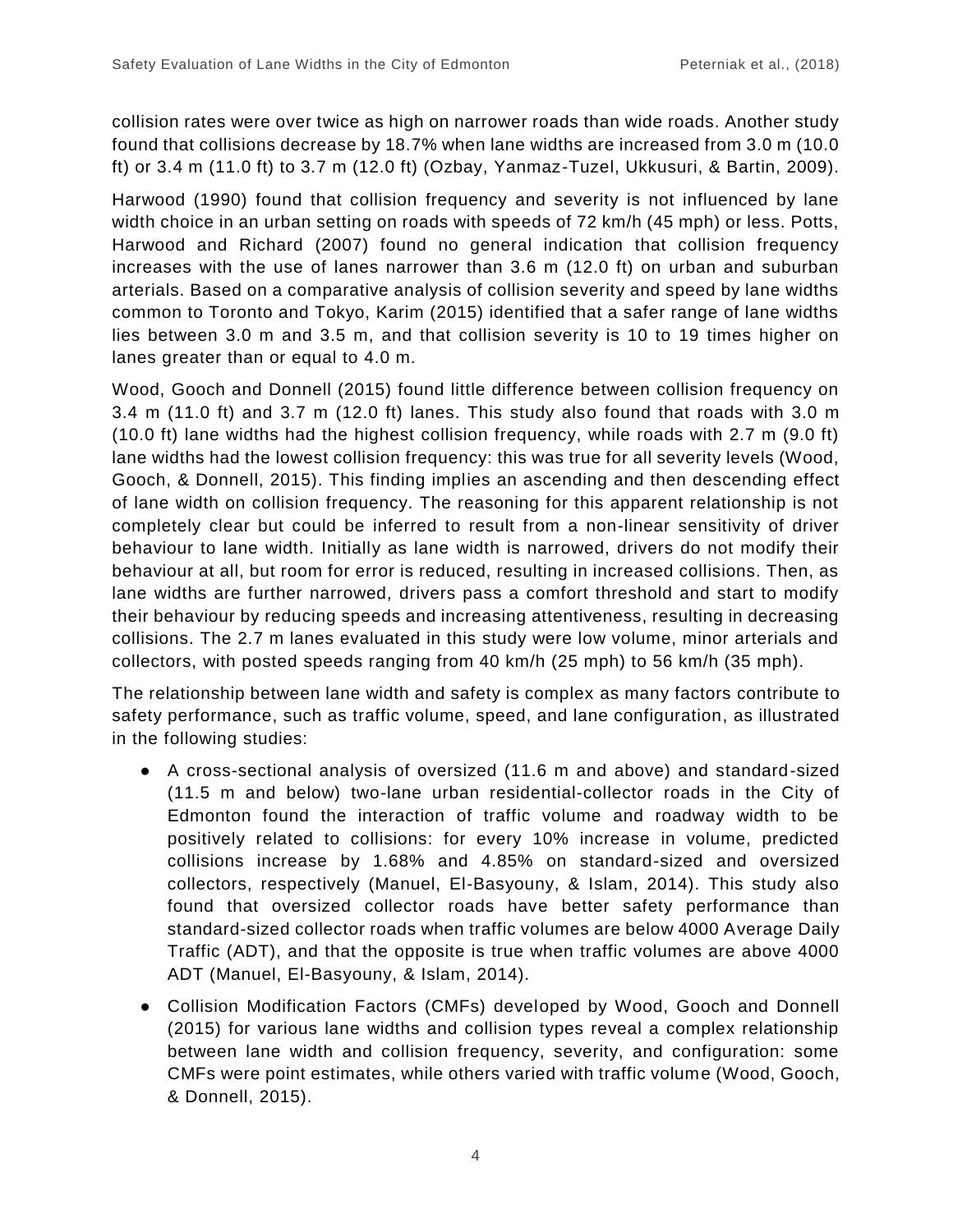● Sando and Moses (2011) identified a relationship between lane width and safety when asymmetrical lane widths are used and the outside lane is wider than the inside lane. Outside lane widths in this study ranged from 3.8 m (12.5 ft) to 4.8 m  $(16.0 \text{ ft})$  and inside lane widths ranged from 3.3 m  $(10.8 \text{ ft})$  to 3.7 m  $(12.0 \text{ ft})$ . The asymmetric lane configuration with wider outside lanes was associated with a 4% to 30% reduction in severe collisions compared to a typical lane configuration, where both lanes are the same 3.7 m (12.0 ft) width (Sando & Moses, 2011).

Overall, the literature review did not reveal a clear relationship between lane width and collision frequency or severity. Although one study indicated that lane widths of 2.7 m yield the lowest collision frequency and severity, others make similar conclusions for wider lanes, or find no relationship between lane width and safety. A general consensus is that the relationship between lane width and safety is complex and difficult to isolate as there are many factors which contribute to safety performance. Lack of consistency in the literature on this topic may lead to the conclusion that a design domain concept for lane width decisions is appropriate, where context sensitive solutions are necessary based on a site-specific evaluation. The literature reveals some justification for using 2.7 m as the lower bound of a lane width design domain applied to some urban roads, where the posted speed is 50 km/h or less and other factors of the built environment are employed as speed reduction measures. A lower bound of 3.0 m or 3.3 m may be appropriate for other urban roads where the posted speed is greater than 50 km/h.

# *2.2.2 Effect of Lane Width on Speed*

The relationship between speed and collision severity is well documented: higher-speed impacts result in higher applications of force and more severe collisions. For this reason, reducing speeds is a key element of the Safe System and Vision Zero road safety approaches. The literature review found either no change in speed or reduced speeds with narrowing lane widths, which supports the use of narrower lane widths.

Several studies confirm that narrower lane widths are associated with reduced vehicle speeds (Karim, 2015; Fitzpatrick K., Carlson, Wooldridge, & Brewer, 2000; Parsons Transportation Group, 2003; Gattis & Watts, 1999; Martens, 1997; Heimbach, Cribbins, & Chang, 1983; Bellefleur, 2014). Speed tends to reduce by 1 km/h to 2 km/h for each 0.3 m reduction in lane width (Fitzpatrick K., Carlson, Wooldridge, & Brewer, 2000; Martens, 1997; Heimbach, Cribbins, & Chang, 1983). Other studies, however, have found no relationship between lane width and speed (Fitzpatrick K., Carlson, Brewer, & Wooldridge, 2003; Lee, Abdel-Aty, Park, & Wang, 2015; Gattis J., 2000). Similar to safety performance, the relationship between lane width and speed is complex, difficult to isolate, and tied to may other factors associated with the given road facility (Martens, 1997; Gattis & Watts, 1999).

Fitzpatrick (2000) indicated that speed reductions of as much as 5 km/h (3 mph) can be achieved per 0.3 m (1.0 ft) of lane width narrowing. A case study in Victoria, B.C., found average speeds dropped from 48 km/h (30 mph) to 40 km/h (25 mph) when lane widths were reduced from 3.7 m (12.0 ft) or 3.4 m (11.0 ft) to 2.7 m (9.0 ft) (Parsons Transportation Group, 2003). New landscaping and revitalization of commercial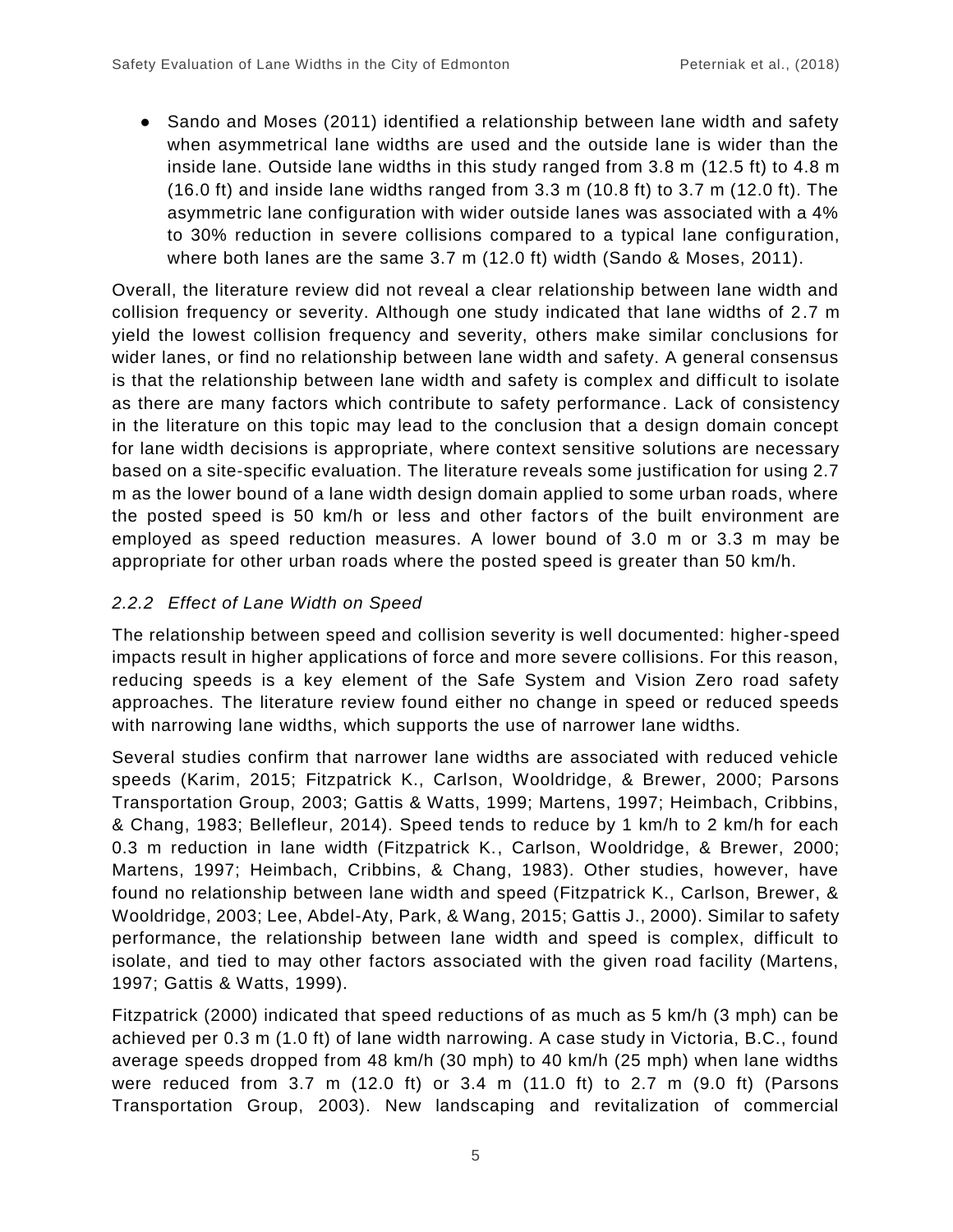developments along the corridor were thought to contribute to this reduction in speed. A literature review by Martens et al (1997) concluded that decreasing lane width shows improved lane keeping, steering behaviour, and reduced speeds. The literature review by Martens et al (1997) references a 1983 paper by Yagar and Van Aerde, which found that speed can be reduced by 1.8 km/h (1.1 mph) for every 0.3 m (1.0 ft) reduction in lane width below 4.0 m (13.0 ft). A final study found that speeds could be reduced in the off-peak hours by 1.0 km/h (0.6 mph) and in the peak hours by 1.6 km/h (1.0 mph) per 0.3 m (1.0 ft) of lane width narrowing (Heimbach, Cribbins, & Chang, 1983).

Bellefleur (2014) reviewed policies and previous studies conducted in North American jurisdictions regarding the use of 3.0 m lane widths in urban areas. The report suggests that, "it may be beneficial to reduce traffic lane widths to 3.0 m in order to help reduce motorized traffic speeds," and acknowledges that "even narrower traffic lanes (2.7 m) are frequently used in combination with other measures to calm vehicle traffic on local residential streets and to ensure compliance with relatively low traffic speed limits (often 30 km/h)" (Bellefleur, 2014). Findings from the report state that, "reducing lane widths to 3.0 m in urban environments does not lead to congestion and does not increase collisions, contrary to traditional thinking". The report recommends that jurisdictions consider adopting a contextually appropriate default 3.0 m lane width for urban arterial roads.

# **3 Jurisdictional Review**

#### **3.1 Methodology**

The jurisdictional review documented peer practice for lane widths and all-season operation in eight winter cities (listed below). These cities were selected based on their documented Complete Streets policies, road safety policies, experience with implementing narrower lane widths, and winter climate. The jurisdictional review had two components: (1) a desk-review of transportation design standards and Complete Streets documents for all eight jurisdictions; and (2) a survey on the safety and operational implications of narrower lane widths with five of the eight jurisdictions. Operational implications of interest in the survey were winter maintenance, emergency services, waste management services, and transit accommodation. The lane width component of the 2017 TAC GDG was also synthesized during this phase of the project.

- Calgary, Canada
- Toronto, Canada<sup>1</sup>
- Ottawa, Canada
- Cincinnati, United States
- Rotterdam, the Netherlands
- Edmonton, Canada<sup>2</sup>
- Boston, United States<sup>2</sup>
- Chicago, United States<sup>2</sup>
- <sup>1</sup> Policy was recently released, however, not in time to be included in this study 2 Policy review only; jurisdiction did not participate in survey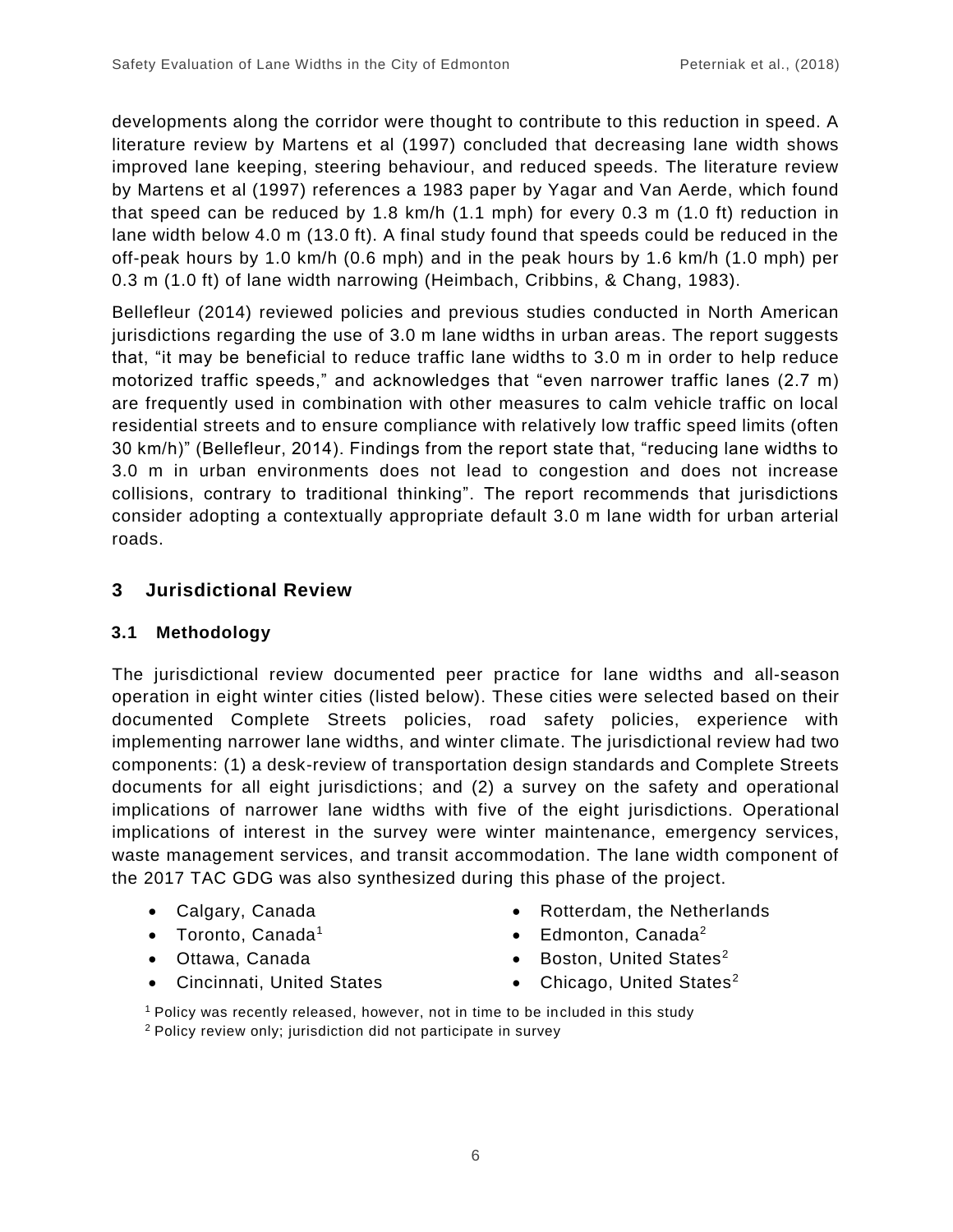#### **3.2 Jurisdictional Review Results and Discussion**

[Table 1](#page-8-0) summarizes ranges of lane widths and target values by lane type from each jurisdiction's Complete Streets guideline and/or transportation design standards. Lane width policy is reflected by lane type and road classification. Several jurisdictions present lane width policy as a design domain and specify a target value within that domain. Design exceptions have been made in the surveyed jurisdictions to allow for the use of lane widths which are narrower than the minimums included in design standards and guidelines. Unless otherwise stated, lane widths are measured from face of curb. The following findings are drawn regarding minimum lane width standards in winter cities:

- Minimum values for curbside through / travel lanes range from 2.70 m (Chicago) to 3.55 m (Calgary), while minimum values for non-curbside travel lanes range from and 2.70 m (TAC, Chicago) to 3.50 m (Ottawa). A commonly used minimum for both curbside and non-curbside travel lanes is 3.00 m.
- Minimum values for curbside bus lanes range from 3.25 m (Rotterdam) to 3.55 m (TAC, Calgary), while minimum values for non-curbside bus lanes range from 3.20 m (Edmonton) to 3.50 m (Ottawa). Commonly used minimums for curbside bus lanes are 3.40 m or 3.50 m, while a narrower 3.30 m is often allowable for noncurbside bus lanes.
- Minimum values for curbside travel lanes accommodating trucks range from 2.90 m (Rotterdam) to 3.65 m (Edmonton), while minimum values for non-curbside lanes accommodating trucks range from 2.90 m (Rotterdam) to 3.50 m (Ottawa). Common minimums for truck lanes are between 3.40 m and 3.65 m.
- Minimum values for bike lanes range from 1.20 m (Chicago, Boston) to 1.50 m (Edmonton, Calgary, Ottawa, Rotterdam, Cincinnati). A buffer zone is commonly used when bike lanes are below 1.50 m.
- Minimum values for parking lanes range from 1.80 m (Rotterdam) to 2.50 m (Ottawa); 2.10 m is a commonly used minimum.
- Minimum values for shared use curb lanes range from 2.80 m (Toronto) to 4.40 m (Rotterdam). Widths vary depending on the modes intended to use the lane, with wider requirements for lanes shared by transit, parking and cyclists.

All five surveyed jurisdictions reported a context-sensitive approach to lane width design. The City of Toronto's guideline and complementary lane width design tool quantifies appropriate deviations from target lane width values and within design domains based on the presence of various influential site factors (e.g., transit, cycling facilities, pedestrian activity, posted speed, etc.). Developing a similar tool for the City of Edmonton could provide guidance for designers on when and by how much to deviate within or outside lane width design domains.

Based on the survey with the five jurisdictions, the following findings were drawn regarding the implications of installing narrower lane widths in winter cities: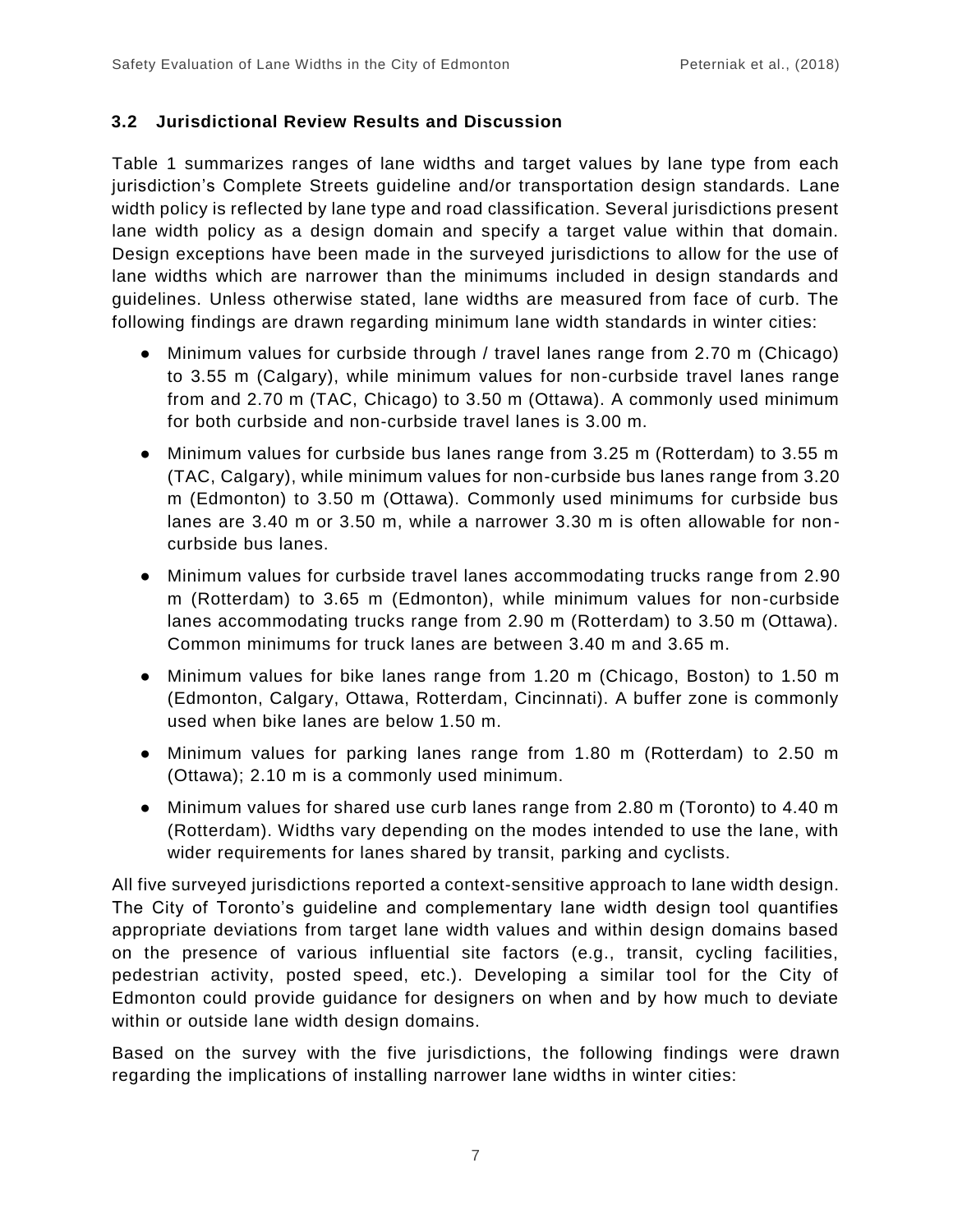- In general, jurisdictions did not highlight any priority safety issues resulting from narrowing lane widths within the values included in their design guidelines. Vision Zero is focused on the elimination of road fatalities and injuries. The jurisdictional survey did not raise any concerns regarding an increased risk of fatal or injurycausing collisions with the installation of narrower lane widths. Because installations of narrower lanes are relatively new or have been unstudied, there were also no accounts of reductions in severe collisions due to lane narrowing.
- More frequent snow clearing, additional off-site hauling, and increased allowance for on-site storage in the boulevard or median may be required when lane widths are narrowed in cities with heavy snow falls. The increased requirement to haul snow away as opposed to store on-site can increase maintenance budgets.
- Emergency services accommodation is governed by total roadway width as opposed to lane width, since these users are not restricted to operate within a lane and can instead use the full roadway.
- The implications of narrower lane widths on waste management services generated fewer survey responses. Space requirements dictated by emergency services are often sufficient to accommodate waste management services. Waste management operations have been altered and parking restrictions have been implemented when access required for individual property collection is a concern.
- Common minimum travel lane widths for transit ranged from 3.25 m to 3.55 m from face of curb. The constrained bus lane width in the City of Edmonton's current Complete Streets Guideline is within these minimums at 3.45 m measured from face of curb (3.20 m from gutter).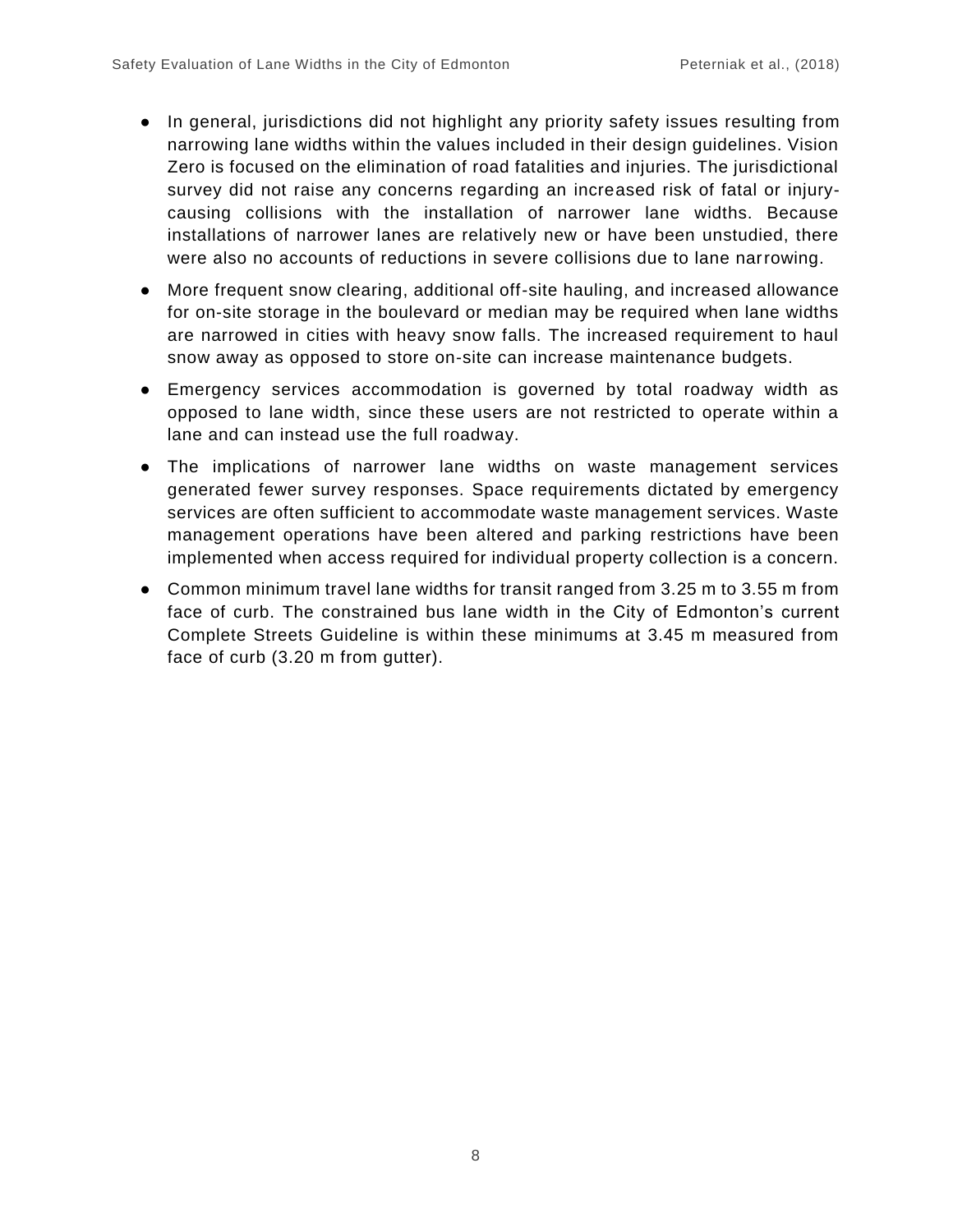|                                      | Lane Type                        |                              |                             |                          |                             |             |                        |                 |                                |
|--------------------------------------|----------------------------------|------------------------------|-----------------------------|--------------------------|-----------------------------|-------------|------------------------|-----------------|--------------------------------|
| <b>Jurisdiction</b>                  | <b>Through / Travel Lane</b>     |                              | <b>Travel Lane (Bus)</b>    |                          | <b>Travel Lane (Trucks)</b> |             | <b>Bicycle</b><br>Lane | Parking<br>Lane | Shared-use<br><b>Curb Lane</b> |
|                                      | Curbside                         | Centre                       | Curbside                    | Centre                   | Curbside                    | Centre      |                        |                 |                                |
| TAC GDG 2017 Update <sup>1</sup>     | $2.95 - 4.25$<br>$[3.25 - 3.95]$ | $2.7 - 4.0$<br>$[3.0 - 3.7]$ | 3.55                        | 3.3                      | 3.55                        | 3.30        | N/A                    | N/A             | N/A                            |
| <b>Edmonton, Alberta</b>             | $3.25 - 3.75$<br>$[3.45]^{2}$    | $3.0 - 3.5$<br>$[3.2]^{2}$   | 3.45                        | 3.2                      | $3.65 - 3.75$               | $3.4 - 3.5$ | $1.5 - 2.1$            | $2.2 - 2.5$     | $4.0 - 4.2$                    |
| Calgary, Alberta                     | $3.55 - 4.75$                    | $3.3 - 4.5$                  | $3.55 - 3.75$<br>$[3.75]^4$ | $3.3 - 3.5$<br>$[3.5]^4$ | N/A                         |             | $1.5^{5}$              | $2.1^7 - 2.5$   | $\overline{\phantom{0}}^8$     |
| Toronto, Ontario                     | $2.8 - 3.6$<br>$[3.0, 3.2]^3$    |                              | N/A                         |                          | N/A                         |             | N/A                    | N/A             | $2.8 - 4.3$<br>$[3.2, 4.3]^9$  |
| Ottawa, Ontario                      | $3.5 - 4.5$                      |                              | 3.5                         |                          | 3.5                         |             | $1.5 - 2.0$            | 2.5             | $4.0 +$                        |
| Rotterdam, the<br><b>Netherlands</b> | $2.9 - 3.25$                     |                              | $3.25 - 3.5$                |                          | $2.9 - 3.25$                |             | $1.5 - 2.0$            | $1.8 - 2.5$     | $4.4 - 4.5$                    |
| Cincinnati, Ohio                     | 3.0                              |                              | N/A                         |                          | N/A                         |             | 1.5                    | 2.4             | N/A                            |
| <b>Boston, Massachusetts</b>         | $3.0 - 3.7$<br>[3.0]             |                              | 3.4                         |                          | $3.4 - 3.7$                 |             | $1.2 - 1.8$<br>$[1.5]$ | 2.1             | $3.7 - 5.8^{10}$               |
| Chicago, Illinois                    | $2.7 - 4.3$                      |                              | 3.4                         |                          | 3.4                         |             | $1.2 - 3.7^6$          | $2.1 - 3.0$     | $[4.3 - 5.5]$                  |
| <b>Range of Minimums</b>             | $2.7 - 3.55$                     | $2.7 - 3.5$                  | $3.25 - 3.55$               | $3.2 - 3.5$              | $2.9 - 3.65$                | $2.9 - 3.5$ | $1.2 - 1.5$            | $1.8 - 2.4$     | $2.8 - 4.4$                    |

**Table 1: Lane Widths Jurisdictional Review Summary**

<span id="page-8-0"></span>Dimensions are expressed in metres from face of curb. Italicized text in square brackets express target lane width values. Non-italicized text express range of lane width values allowable by guideline/standard. Policies may have provided guidance on lane width values marked as N/A, however, it may not have been amenable to reporting in the format of this table. TAC, Edmonton, and Calgary measure the width of curbside motor vehicle tra vel lanes from the lip of gutter, while the remaining jurisdictions measure from the face of curb. For curbside motor vehicle travel lanes, an additional 0.25 m was added to the widths presented above for TAC, Edmonton and Calgary to account for the additional gutter space and allow for a consistent comparison across all jur isdictions.

 $1$  Lane widths apply to urban streets with design speeds of 60 km/h or less.

<sup>2</sup> Standard lane width for non-high truck volume routes, general purpose travel lanes.

<sup>3</sup> Target lane width varies by road classification.

<sup>4</sup>Target applies to travel lanes on Calgary's Primary Transit Network.

<sup>5</sup> May include an additional 1.0 m buffer, depending on other cross-sectional elements and road type.

<sup>6</sup> Dimensions presented for bikeways, which is a category inclusive of bike lanes and other types of bike facilities.

 $7$  May include 0.6 – 0.8 m dooring buffer zone when bike lane present.

<sup>8</sup> Dimensions for shared-use curb lanes not exclusively given in Calgary design guidelines. Rather, dimensions for various combinations of parking, bike lanes, and travel lanes are provided by road classification.

<sup>9</sup> Target varies by road classification and presence of adjacent bike lanes.

<sup>10</sup> Largest dimension used when on-street parking is adjacent to travel lanes.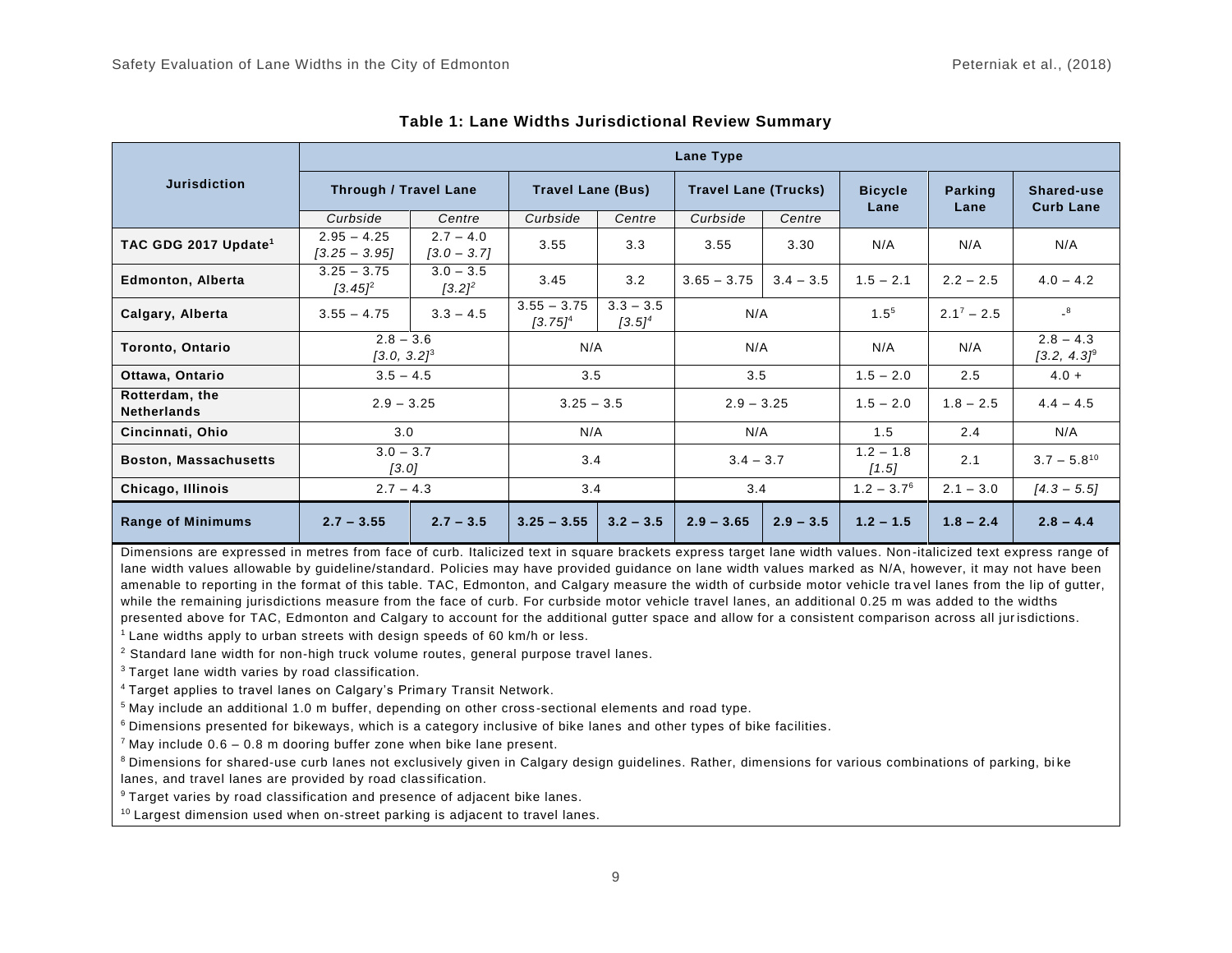# **4 In-Service Evaluation**

#### **4.1 Methodology**

The in-service evaluation informs policy by providing an understanding of the impacts of lane widths on speeds and collisions using real City of Edmonton data. The evaluation examines how these relationships vary among facility types and contexts, relying on statistical techniques to control for other contributing factors. A cross-sectional population-segmented study on the effects of lane widths on collisions and speeds on 626 Edmonton road segments for the five-year period (2011-2015) was conducted, resulting in the development of 40 statistical models which passed goodness-of-fit tests.

Policy can be informed by detecting a strong link between variables or by finding that there is no significant relationship between variables. In contexts where the effect of lane width is not found to be significant, it means that the lane width can be reduced without undue safety concerns. However, in contexts where the effect of lane width on collisions is significant and negative, it means that a lane width reduction would be associated with an increase in collisions. By using population segmentation, context-sensitive design can be supported because the analysis investigates if the relationship between variables changes depending on the facility type. The study interprets results from a Vision Zero road safety framework, which means that an emphasis is placed on collision severity and results that pertain to injuries over results that pertain to property damage only collisions. Table 3 defines the relevant variables used in the regression analysis.

| <b>Type</b>        | Variable | <b>Definition</b>                                                 |
|--------------------|----------|-------------------------------------------------------------------|
| <b>Outcome</b>     | $N_a$    | Number of segment collisions, all severities                      |
|                    | $N_{fi}$ | Number of segment collisions, fatal or injury only                |
|                    | P        | Proportion of vehicles exceeding the speed limit                  |
| <b>Explanatory</b> |          | Length of road segment                                            |
|                    | AADT     | Annual Average Daily Traffic                                      |
|                    | LW       | Width of the narrowest general purpose travel lane on the segment |
|                    | SL       | Speed limit                                                       |

|  |  |  |  |  | Table 2: Variables used in Regression Analysis |  |
|--|--|--|--|--|------------------------------------------------|--|
|--|--|--|--|--|------------------------------------------------|--|

The following regression model forms were selected using theoretical assumptions combined with exploratory data analysis, with  $\varepsilon$  as the negative binomial model error.

$$
N_a = l * e^{\beta_1} A A D T^{\beta_2} L W^{\beta_3} + \varepsilon \qquad [1]
$$
  

$$
N_{fi} = l * e^{\beta_1} A A D T^{\beta_2} L W^{\beta_3} + \varepsilon \qquad [2]
$$
  

$$
P = \beta_1 A A D T^{\beta_2} L W^{\beta_3} S L^{\beta_4} + \varepsilon \qquad [3]
$$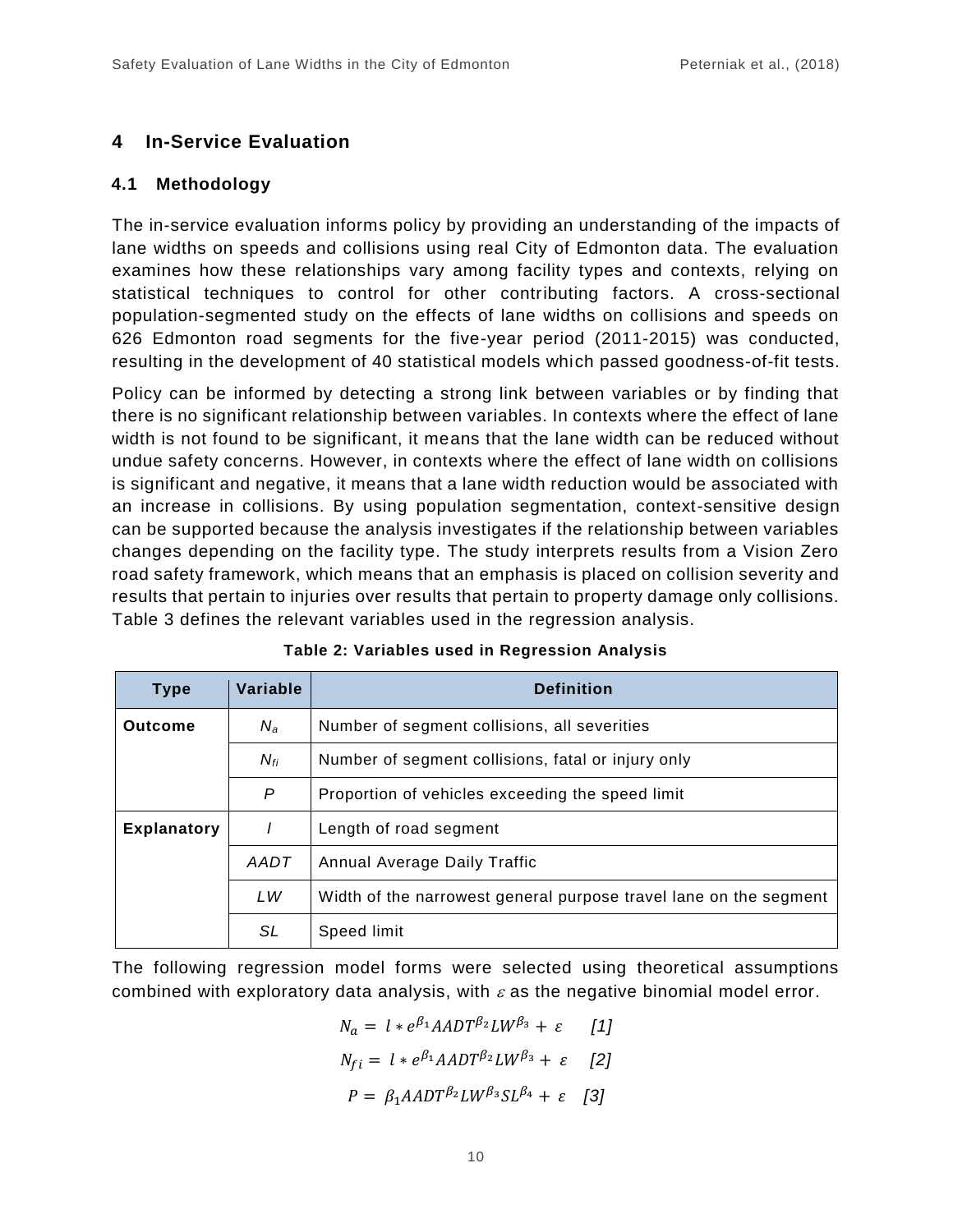For models analyzing the effect of lane width on *P* (the proportion of vehicles speeding), the following population segments were analyzed separately to determine how the effect of *LW* on *P* may vary among population segments:

- All facilities
- High speed facilities ( $V_{85} \ge 60$  km/hr), where  $V_{85}$  is the 85<sup>th</sup> percentile speed measured in a speed survey
- Low speed facilities ( $V_{85}$  < 60 km/hr)
- Facilities with bicycle lanes
- Facilities with wide curb lanes
- Facilities with full-time parking lane
- Facilities with mono-walk sidewalks
- Facilities that are Complete Streets or Main Streets
- Facilities using combined minimums, that is where multiple cross-section elements were designed to the minimum width standards
- Facilities with transit routes

For models analyzing the effect of lane width on *N<sup>a</sup> and Nfi* (total collisions and fatal/injury collisions) population segments analyzed include:

- Each facility group noted above for the speeding proportion models
- Facilities with off-peak parking lanes
- Facilities with BOTH combined minimums AND mono-walks
- Facilities with BOTH combined minimums AND full-time parking
- Facilities with BOTH transit routes AND mono-walks
- Facilities with BOTH transit routes AND full-time parking

#### **4.2 In-Service Review Results and Discussion**

Table 3 to Table 5 show the impact of lane width on the proportion of vehicles speeding, on fatal and injury collisions, and on all collisions across various contexts. In these tables, when the p-value for a relationship is less than 0.05, the relationship is considered significant. If the p-value is more than 0.05, the relationship is considered non-significant. In both cases, the results are useful. In contexts where the effect of lane width is not found to be significant, it means that the lane width can be reduced without undue safety concerns. However, in contexts where the effect of lane width on collisions is significant and negative, it means that a lane width reduction would be associated with an increase in collisions.

The main conclusion from the in-service evaluation is that speed should be a primary factor in setting context-sensitive design guidelines for lane widths. For high speed roads, narrow lanes should be avoided. For low speed roads, narrow lanes should be allowed, except in cases of full-time parking lanes or wide curb lanes. These conclusions should be applied within the specified lane widths of 2.85 m and 4.25 m and in consideration of the limitations noted in Section 6 of this paper.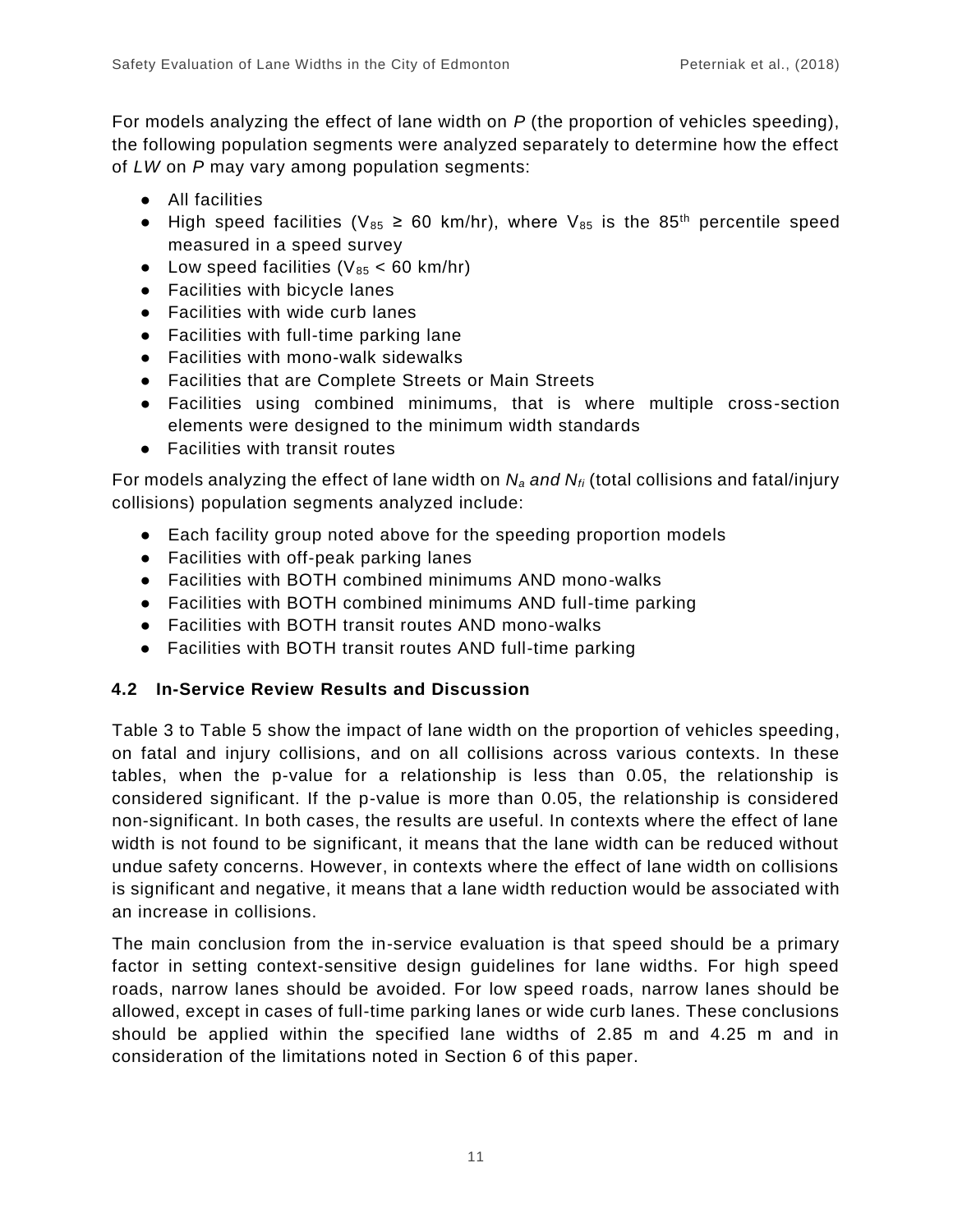| <b>Model</b><br>ID | <b>Population Segment</b>                    | Model (P, proportion of vehicles exceeding<br>speed limit)                                                          | $\mathsf{n}$ | <b>Estimate of Effect</b><br>% change in P for 10% increase<br>in LW<br>(p-value) | Quality      |
|--------------------|----------------------------------------------|---------------------------------------------------------------------------------------------------------------------|--------------|-----------------------------------------------------------------------------------|--------------|
| $P - 4$            | <b>All Facilities</b><br>All Speeds          | $P = 18.698 \times AADT^{0.228} \times LW^{0.694} \times SL^{-1.673}$                                               | 203          | $6.8\%$ $(0.011)^*$                                                               |              |
| $P-6$              | <b>All Facilities</b><br>$V85 \geq 60$ km/hr | $P = 418.877 \times AADT^{0.069} \times LW^{0.282} \times SL^{-1.890}$                                              | 91           | 2.7% (0.277)                                                                      |              |
| $P-5$              | <b>All Facilities</b><br>$V85 < 60$ km/hr    | $P = 654.749 \times AADT^{0.203} \times LW^{0.283} \times SL^{-2.476}$                                              | 112          | 2.7% (0.428)                                                                      |              |
| $P-7$              | With Bicycle Lanes                           | $P = 88.961 \times AADT^{0.261} \times LW^{1.157} \times SL^{-2.275}$                                               | 27           | 11.7% (0.286)                                                                     | 1            |
| $P-8$              | With Wide Curb Lanes                         | $P = 0.048 \times AADT^{0.052} \times LW^{0.846} \times SL^{0.176}$                                                 | 41           | $8.4\%$ (0.238)                                                                   | 1            |
| $P-9$              | With Full-Time Parking<br>Lanes              | $P = 0.041 \times AADT^{0.235} \times LW^{0.300}$                                                                   | 37           | $2.9\%$ (0.700)                                                                   |              |
| $P-10$             | With Monowalks                               | $P = 29.559 \times AADT^{0.243} \times LW^{0.527} \times SL^{-1.785}$                                               | 48           | $5.2\%$ (0.509)                                                                   |              |
| $P-11$             | Complete / Main Streets                      | $P = 5.928 \times AADT^{0.188} \times LW^{0.700} \times SL^{-1.269}$                                                | 47           | 6.9% (0.208)                                                                      | 1            |
| $P-12$             | <b>With Combined Minimums</b>                | $P = 201.450 \times AADT^{0.250} \times LW^{-0.200} \times SL^{-2.056}$                                             | 56           | $-1.9\%$ (0.700)                                                                  |              |
| $P-13$             | <b>With Transit Routes</b>                   | $P = 70.129 \times AADT^{0.236} \times LW^{1.673} \times SL^{-2.345}$                                               | 62           | $17.3\%$ (0.003)*                                                                 | $\mathbf{1}$ |
|                    | $* =$ statistically significant              |                                                                                                                     |              |                                                                                   |              |
|                    |                                              | Model quality: 1 (excellent goodness of fit); 2 (goodness of fit is acceptable); 3 (goodness of fit is problematic) |              |                                                                                   |              |

| Table 3: Models of the relationship between lane width and the proportion of vehicles exceeding the speed limit |  |  |  |
|-----------------------------------------------------------------------------------------------------------------|--|--|--|
|-----------------------------------------------------------------------------------------------------------------|--|--|--|

*Note: A goodness-of-fit assessment procedure was applied that includes a review of model explanatory power, significance levels for the estimates of effect for each explanatory variable (in particular lane width), and cumulative residuals (CURE) plot analysis with respect to each explanatory variable for each model. Based on this analysis, a professional statistician*  assigned a model quality ranking to each model estimated, ranging from 1 (excellent goodness of fit) to 2 (goodness of fit *is acceptable) to 3 (goodness of fit is problematic). Only models with quality rank 1 and 2 are reported in Tables 3 - 5.*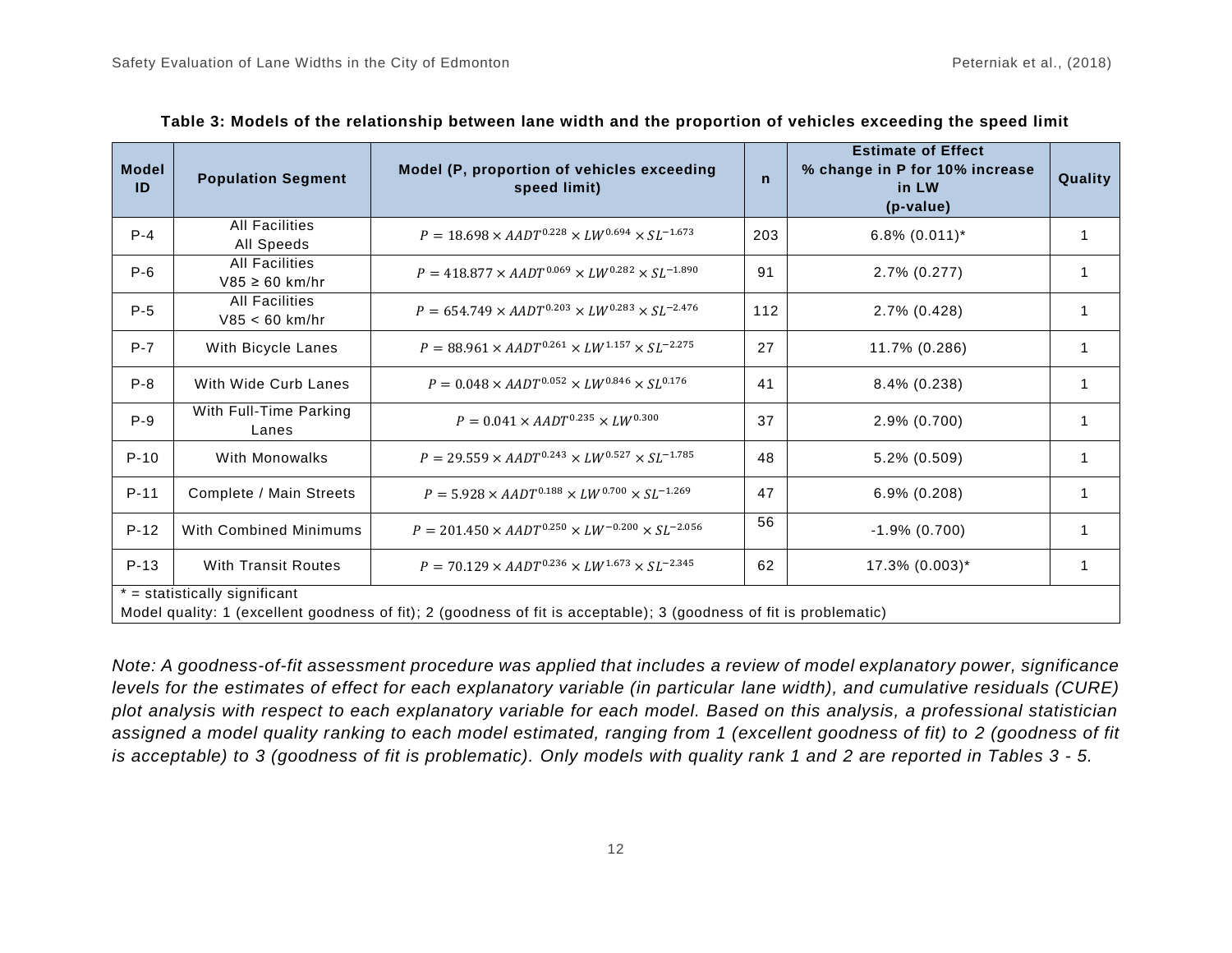| <b>Model</b><br>ID | <b>Population Segment</b>                                 | Model (N <sub>fi</sub> , Fatal and Injury Collisions)                                                               | $\mathsf{n}$ | <b>Estimate of Effect</b><br>% change in N for 10%<br>increase in LW<br>(p-value) | Quality        |
|--------------------|-----------------------------------------------------------|---------------------------------------------------------------------------------------------------------------------|--------------|-----------------------------------------------------------------------------------|----------------|
| $FI-2$             | <b>All Facilities</b><br>All Speeds                       | $N = \exp(-10.158) \times AADT^{0.876} \times LW^{-3.361} \times l$                                                 | 588          | $-27.4\%$ (3.16e-06)*                                                             | $\overline{2}$ |
| FI-S4              | <b>All Facilities</b><br>$V85 \geq 60$ km/hr              | $N = \exp(-4.951) \times AADT^{0.615} \times LW^{-5.785} \times l$                                                  | 64           | $-42.4\%$ (0.021)*                                                                | $\mathbf 1$    |
| FI-S1              | <b>All Facilities</b><br>$V85 < 60$ km/hr                 | $N = \exp(-11.545) \times AADT^{0.778} \times LW^{-1.250} \times l$                                                 | 117          | $-11.2\%$ (0.467)                                                                 | $\mathbf{1}$   |
| $F - 4$            | With Bicycle Lanes                                        | $N = \exp(-14.216) \times AADT^{0.851} \times LW^{0.212} \times l$                                                  | 50           | 2.0% (0.928)                                                                      |                |
| $FI-5$             | With Wide Curb Lanes                                      | $N = \exp(-8.898) \times AADT^{1.097} \times LW^{-5.911} \times l$                                                  | 89           | $-43.1\%$ (0.002)**                                                               | 1              |
| $FI-6$             | With Full-Time Parking Lanes                              | $N = \exp(-16.609) \times AADT^{1.131} \times LW^{0.211} \times l$                                                  | 121          | 2.0% (0.887)                                                                      | 1              |
| $FI-7$             | With Off-Peak Parking Lanes                               | $N = \exp(-6.297) \times AADT^{0.928} \times LW^{-6.983} \times l$                                                  | 43           | $-48.6\%$ (0.021)*                                                                | 1              |
| $F1-8$             | With Monowalks                                            | $N = \exp(-15.150) \times AADT^{1.103} \times LW^{-1.007} \times l$                                                 | 134          | $-9.2\%$ (0.606)                                                                  | 1              |
| $FI-9$             | Complete / Main Streets                                   | $N = \exp(-10.258) \times AADT^{0.697} \times LW^{-1.676} \times l$                                                 | 147          | $-14.8\%$ (0.284)                                                                 | $\mathbf{1}$   |
| $FI-10$            | With Combined Minimums                                    | $N = \exp(-13.382) \times AADT^{1.079} \times LW^{-2.448} \times l$                                                 | 145          | $-20.8\%$ (0.107)                                                                 | $\mathbf{1}$   |
| $FI-11$            | <b>With Transit Routes</b>                                | $N = \exp(-15.309) \times AADT^{1.160} \times LW^{-1.183} \times l$                                                 | 141          | $-10.7\%$ (0.391)                                                                 | $\mathbf{1}$   |
| $FI-12$            | <b>Combined Minimums AND</b><br>Monowalks                 | $N = \exp(-6.808) \times AADT^{0.780} \times LW^{-5.799} \times l$                                                  | 39           | $-42.4\%$ (0.130)                                                                 | $\mathbf{1}$   |
| $FI-13$            | <b>Combined Minimums AND Full-</b><br><b>Time Parking</b> | $N = \exp(-14.249) \times AADT^{1.311} \times LW^{-3.257} \times l$                                                 | 37           | $-26.7\%$ (0.374)                                                                 | $\mathbf{1}$   |
| $FI-14$            | <b>Transit Routes AND Monowalks</b>                       | $N = \exp(-16.366) \times AADT^{1.316} \times LW^{-1.607} \times l$                                                 | 38           | $-14.2\%$ (0.626)                                                                 | 1              |
| $FI-15$            | <b>Transit Routes AND Full-time</b><br>Parking            | $N = \exp(-11.754) \times AADT^{1.128} \times LW^{-3.871} \times l$                                                 | 37           | $-30.9\%$ (0.311)                                                                 | 1              |
|                    | $* =$ statistically significant                           | Model quality: 1 (excellent goodness of fit); 2 (goodness of fit is acceptable); 3 (goodness of fit is problematic) |              |                                                                                   |                |

| Table 4: Models of relationship between lane width and the fatal and injury collision count |  |  |  |  |
|---------------------------------------------------------------------------------------------|--|--|--|--|
|---------------------------------------------------------------------------------------------|--|--|--|--|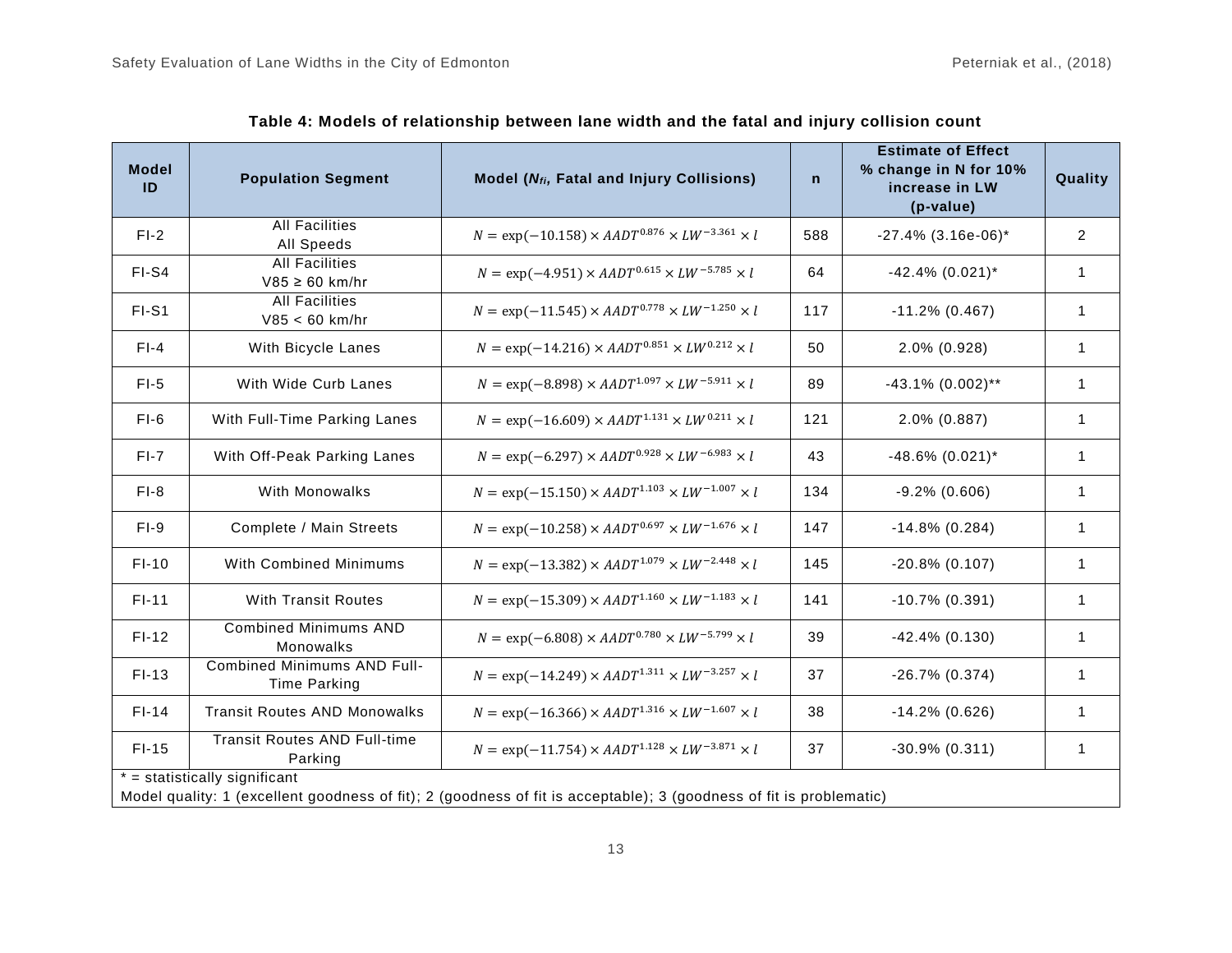| <b>Model</b><br>ID                                                                                                  | <b>Population Segment</b>                          | Model (N <sub>a</sub> , All Collisions)                            | $\mathsf{n}$ | <b>Estimate of Effect</b><br>% change in N for 10%<br>increase in LW<br>(p-value) | Quality        |  |
|---------------------------------------------------------------------------------------------------------------------|----------------------------------------------------|--------------------------------------------------------------------|--------------|-----------------------------------------------------------------------------------|----------------|--|
| $A - 4$                                                                                                             | <b>All Facilities</b><br>All Speeds                | $N = \exp(-5.941) \times AADT^{0.368} \times LW^{-1.242} \times l$ | 118          | $-11.2\%$ (0.149)                                                                 | $\mathbf{1}$   |  |
| $AS-4$                                                                                                              | <b>All Facilities</b><br>$V85 \ge 60$ km/hr        | $N = \exp(-6.363) \times AADT^{0.532} \times LW^{-2.148} \times l$ | 73           | $-18.5\%$ (0.045)*                                                                | $\overline{2}$ |  |
| $AS-1$                                                                                                              | <b>All Facilities</b><br>$V85 < 60$ km/hr          | $N = \exp(-8.789) \times AADT^{0.479} \times LW^{0.577} \times l$  | 117          | 5.7% (0.457)                                                                      | $\mathbf{1}$   |  |
| $A-5$                                                                                                               | With Bicycle Lanes                                 | $N = \exp(-11.168) \times AADT^{0.551} \times LW^{1.664} \times l$ | 49           | 17.2% (0.233)                                                                     | $\mathbf{1}$   |  |
| $A-6$                                                                                                               | With Wide Curb Lanes                               | $N = \exp(-6.844) \times AADT^{0.729} \times LW^{-3.145} \times l$ | 84           | $-25.9\%$ (0.003)*                                                                | $\mathbf{1}$   |  |
| $A - 7$                                                                                                             | With Full-Time Parking Lanes                       | $N = \exp(-9.227) \times AADT^{0.541} \times LW^{0.439} \times l$  | 113          | 4.3% (0.612)                                                                      | $\mathbf{1}$   |  |
| $A-8$                                                                                                               | With Off-Peak Parking Lanes                        | $N = \exp(-5.269) \times AADT^{0.624} \times LW^{-3.373} \times l$ | 41           | $-27.5\%$ (0.032)*                                                                | $\mathbf{1}$   |  |
| $A-9$                                                                                                               | With Monowalks                                     | $N = \exp(-8.262) \times AADT^{0.536} \times LW^{-0.284} \times l$ | 124          | $-2.7\%$ (0.795)                                                                  | $\mathbf{1}$   |  |
| A-10ii                                                                                                              | Complete / Main Streets                            | $N = \exp(-11.962) \times AADT^{0.764} \times LW^{1.168} \times l$ | 72           | 11.8% (0.284)                                                                     | $\mathbf{1}$   |  |
| $A-11$                                                                                                              | With Combined Minimums                             | $N = \exp(-7.836) \times AADT^{0.520} \times LW^{-0.606} \times l$ | 138          | $-5.6\%$ (0.436)                                                                  | $\mathbf{1}$   |  |
| $A-12$                                                                                                              | <b>With Transit Routes</b>                         | $N = \exp(-9.633) \times AADT^{0.544} \times LW^{0.691} \times l$  | 134          | $6.8\%$ $(0.484)$                                                                 | $\mathbf{1}$   |  |
| $A-13$                                                                                                              | <b>Combined Minimums AND</b><br>Monowalks          | $N = \exp(-4.327) \times AADT^{0.528} \times LW^{-3.518} \times l$ | 37           | $-28.5\%$ (0.058)*                                                                | $\overline{2}$ |  |
| $A-14$                                                                                                              | Combined Minimums AND Full-<br><b>Time Parking</b> | $N = \exp(-9.182) \times AADT^{0.565} \times LW^{0.353} \times l$  | 35           | $3.4\%$ (0.830)                                                                   | $\mathbf 1$    |  |
| $A-15$                                                                                                              | <b>Transit Routes AND Monowalks</b>                | $N = \exp(-11.757) \times AADT^{0.609} \times LW^{2.112} \times l$ | 36           | 22.3% (0.361)                                                                     | 1              |  |
| $A-16$                                                                                                              | <b>Transit Routes AND Full-time</b><br>Parking     | $N = \exp(-8.114) \times AADT^{0.466} \times LW^{-0.005} \times l$ | 35           | $-0.05\%$ (0.998)                                                                 | $\overline{a}$ |  |
|                                                                                                                     | $*$ = statistically significant                    |                                                                    |              |                                                                                   |                |  |
| Model quality: 1 (excellent goodness of fit); 2 (goodness of fit is acceptable); 3 (goodness of fit is problematic) |                                                    |                                                                    |              |                                                                                   |                |  |

**Table 5: Models of the relationship between lane width and all-severity collision counts**

14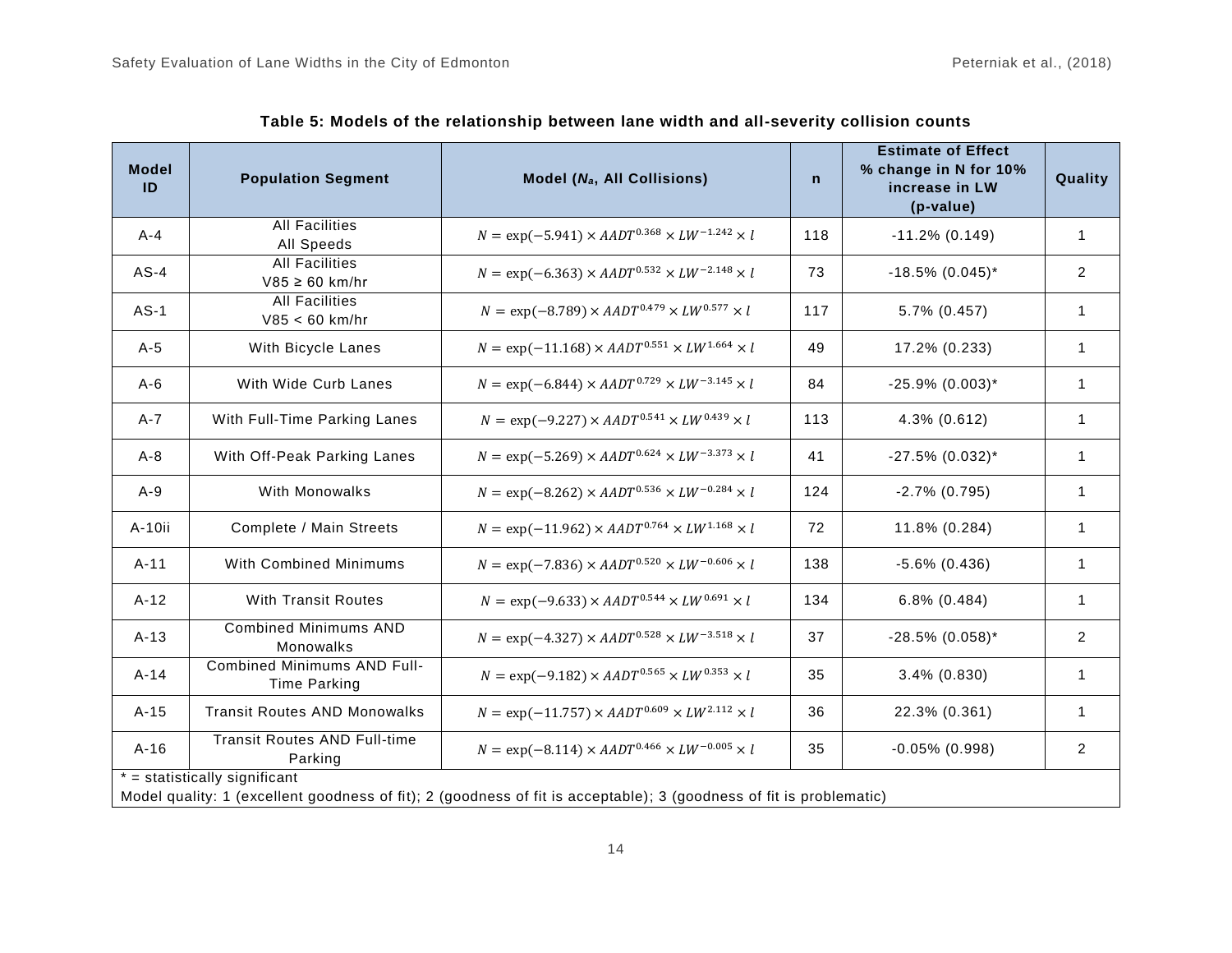Key conclusions from the in-service evaluation are:

**Conclusion 1:** For high-speed roads, where the 85<sup>th</sup> percentile speed (as measured in a speed survey) is at least 60 km/hr, the data show that all collision types decrease significantly as lane widths increase. Fatal and injury collisions decrease by 42.4% for every 10.0% increase in lane width, while all-severity collisions decrease by 18.5%. The design implication of this conclusion is that narrower lane widths should be avoided on high-speed roads. A higher target lane width value is recommended for high-speed roads compared to low-speed roads. Comprehensive evaluation and caution should be exercised when deviating toward lower bounds of the lane width design domain on highspeed roads.

**Conclusion 2:** For low-speed roads in general, where the 85<sup>th</sup> percentile speed is less than 60 km/hr, the data show that lane width does not have a statistically significant effect on collision count. The p-value indicates the significance of a model. A p-value of 0.05 or less is considered significant and indicates that it is unlikely that the observed influence of lane width on collisions is due to chance. Large p-values for the lane width parameter of 0.467 (fatal and injury collisions, model FI-S1) and 0.457 (all severity collisions, model AS-1) mean that lane width has no significant impact on collision count on low speed roads. Lane width is not associated with an increase or a decrease in collision count on lower speed roads. The design implication of this conclusion is that for lower speed roads, narrower lane widths do not present a safety concern, subject to conclusion 3, and a designer should feel free to select from anywhere in the design domain based on other design objectives.

**Conclusion 3:** The use of narrow lanes adjacent to a wide curb lane or adjacent to an off-peak parking lane are associated with statistically significant increases in total and fatal/injury collisions.

- Adjacent to wide curb lanes, a 10.0% increase in lane width yields a 41.0% reduction in fatal and injury collisions (model FI-5).
- Adjacent to an off-peak parking lane, a 10.0% increase in lane width yields a 48.6% reduction in fatal and injury collisions (model FI-7).
	- $\circ$  The design implication of Conclusion 3 is that narrow lane widths in these contexts present some safety risks. Designers should target a lane width at the upper end of the design domain.

**Conclusion 4:** The in-service evaluation also investigated the impact of lane widths on speed. In general, wider lanes were found to be associated with a higher proportion of speeding vehicles. This effect was found to be strongly significant when the whole population was considered and when facilities with transit routes were exclusively considered. The effect was not significant when other sub-populations with smaller sample sizes were considered. The speeding proportion models do not provide any direct design implications, except that lane width alone cannot be used to control speeds; speed management must be attained using a suite of measures.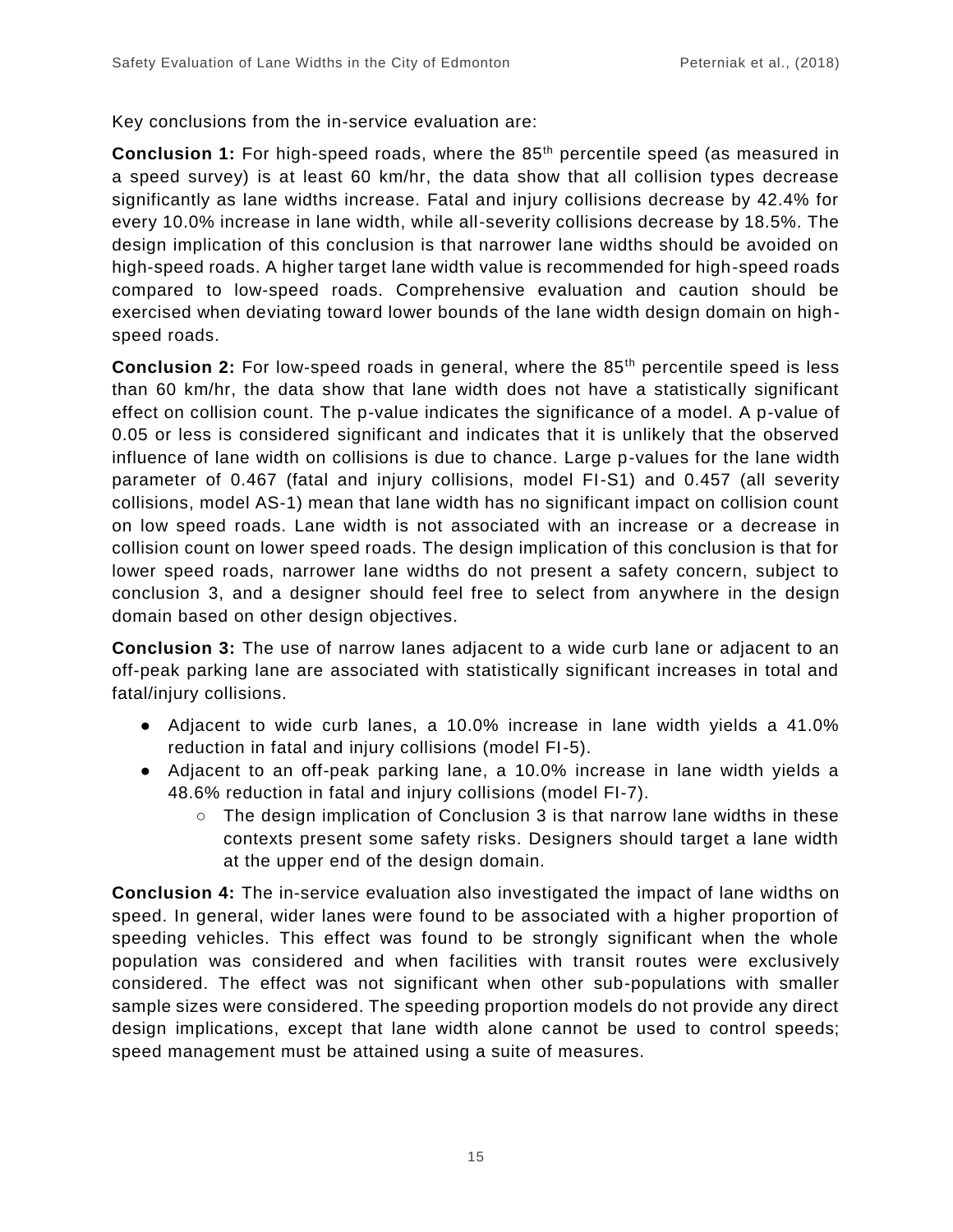### **5 Conclusions and Recommendations**

This paper synthesized a project completed for the City of Edmonton to recommend lane width values for the Complete Streets Design and Construction Standards based on an improved understanding of the safety and operational impacts of narrower lane widths on urban streets. Findings from the research support the use of a design domain concept for lane width decisions, where context sensitive solutions are generated based on an evaluation of factors like available right of way, land use, topography, alignment, parking, loading, and transit operations, among others.

A main conclusion from the research is that speed should be a primary factor in setting design guidelines for lane widths. Design domains were developed by design speed instead of posted speed. The in-service evaluation models were developed using the 85<sup>th</sup> percentile speed, which proved to be closer to the design speed than the posted speed. On 85% of segments analyzed, the  $85<sup>th</sup>$  percentile speed exceeded the posted speed by an average of 7 km/h. These results indicate that drivers tend to travel closer to the design speed, which is 10 km/h above the posted speed in the City of Edmonton.

The City of Edmonton modified the recommended lane widths after additional stakeholder consultation within the City, development industry, engineering consultants, and advocacy groups. Significant changes included: (1) reducing the threshold for recommended lane widths for design speed from above or below 60 km/hr to above or below 50 km/hr; and (2) reducing the practical range to the recommended range to align with the balance of the new standards document. Engineers who were consulted were concerned about liability, reducing the factor of safety and margin of error for drivers who exceed the speed limit for high speed arterials (over 50 km/hr) with the application of narrower lane widths. To manage this concern, lane widths are differentiated at design speeds of above or below 50 km/hr. In the future, the City will consider reverting back to differentiating widths above or below 60 km/hr as a better understanding of the implications of lane widths on higher speed roads emerges.

The Complete Streets Design and Construction Standards provide a range of acceptable values for many street elements. Stakeholders indicated a desire to only include the recommended range rather than the entire practical range, as in the TAC GDG, throughout the document to ensure that if minimums were applied, the resulting overall design would be acceptable. As a result, it was determined that the range of lane widths should reflect the recommended range rather than the practical range to be consistent with the remainder of the standards document.

Other modifications included removing the 4.45 m curb lanes that were provided in the former Edmonton standards and widening the parking lane. The width of the existing standard road right-of-way will be maintained, and a maximum 3.95 m curb lane will be utilized, with additional width provided as wider boulevards to store snow. Elimination of the wide curb lanes will be complimented with provision of shared use paths on both sides of arterials to improve cyclist accommodation. Parking lane widths were increased as it was felt that drivers would not typically park on the gutter and to account for the width of vehicles typical to Alberta (i.e. pickup trucks and SUVs).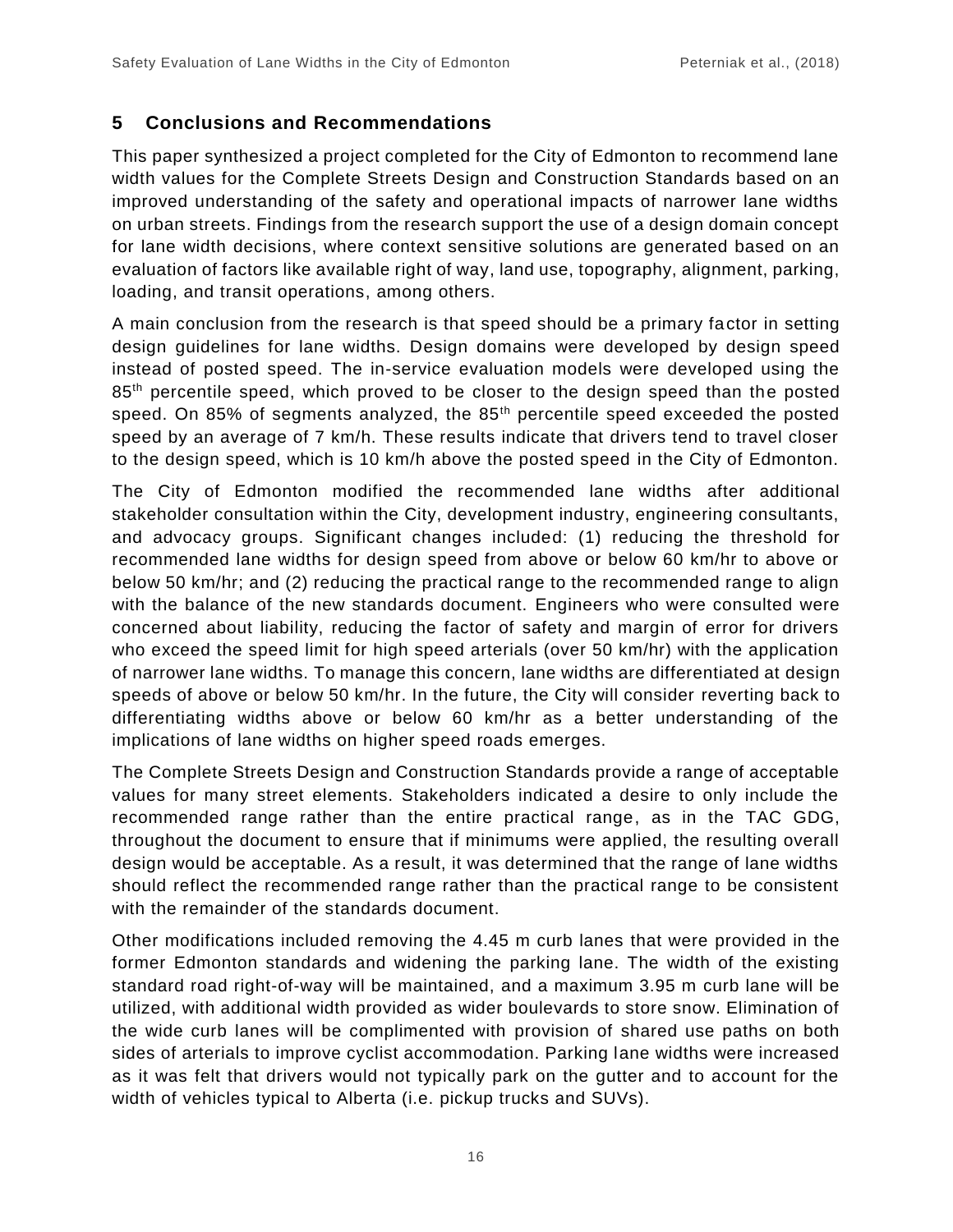|                                                                                | <b>Design Domain</b><br><b>Recommended Range</b> | <b>City of Edmonton</b>           |                            |
|--------------------------------------------------------------------------------|--------------------------------------------------|-----------------------------------|----------------------------|
| Parameter: Lane Widths <sup>1,2</sup>                                          | Recommended<br>Lower Limit                       | Recommended<br><b>Upper Limit</b> | <b>Design Target Value</b> |
| <b>Standard Travel Curbside</b><br>Lane (non-transit, non-truck<br>route $)^3$ | 3.25                                             | 3.75                              | 3.25                       |
| Standard Travel Lane (non-<br>transit, non-truck route)                        | 3.00                                             | 3.50                              | 3.00                       |
| Transit Route Curbside Lane                                                    | 3.55                                             | 3.75                              | 3.55                       |
| <b>Transit Route Lane</b>                                                      | 3.30                                             | 3.50                              | 3.30                       |
| Truck Route Curbside Lane                                                      | 3.55                                             | 3.95                              | 3.65                       |
| <b>Truck Route Lane</b>                                                        | 3.30                                             | 3.70                              | 3.40                       |
| Parking Lane                                                                   | 2.35                                             | 2.65                              | 2.45 <sup>4</sup>          |

#### **Table 6: Design Domain for Lane Widths (in m): Design Speed 50 km/h or Less**

**Notes** 

1) Dimensions are for through and turning lanes. Turning lanes are typically at the lower end of the recommended ranges as these movements are completed at lower operating speeds.

2) Dimensions are measured to face of curb for curbside and parking lanes.

3) For local streets, alleys, shared streets, and pedestrian only streets, a combined single drive lane with yield operation for both directions can be provided. This shared lane must be a minimum of 4.1 metres wide. For local streets, the minimum Travelled Way width shall be 8.0 m to accommodate required offsets for underground utilities and emergency response access, which may require parking restrictions. Service roads have a minimum Travelled Way width of 6.0 m due to the presence of an adjacent street. The designer must also consider the impacts of underground utilities, as well as winter design and operations when selecting Travelled Way widths.

4) Parking lanes for large trucks in industrial areas shall be 3.10 m to face of curb for collector and local roadways.

|                                                                           | <b>Design Domain</b><br><b>Recommended Range</b> | <b>City of Edmonton</b>           |                            |
|---------------------------------------------------------------------------|--------------------------------------------------|-----------------------------------|----------------------------|
| Parameter: Lane Widths <sup>1,2</sup>                                     | Recommended<br>Lower Limit                       | Recommended<br><b>Upper Limit</b> | <b>Design Target Value</b> |
| <b>Standard Travel Curbside Lane</b><br>(non - transit, non -truck route) | 3.55                                             | 3.95                              | 3.75                       |
| Standard Travel Lane (non-<br>transit, non-truck route)                   | 3.30                                             | 3.70                              | 3.50                       |
| Transit Route Curbside Lane                                               | 3.65                                             | 3.95                              | 3.75                       |
| <b>Transit Route Lane</b>                                                 | 3.40                                             | 3.70                              | 3.50                       |
| Truck Route Curbside Lane                                                 | 3.65                                             | 3.95                              | 3.95                       |
| <b>Truck Route Lane</b>                                                   | 3.40                                             | 3.70                              | 3.70                       |

#### **Table 7: Design Domain for Lane Widths (in m): Design Speed Over 50 km/h**

Notes:

1) Dimensions are for through and turning lanes. Turning lanes are typically at the lower end of the recommended ranges as these movements are completed at lower Operating Speeds.

2) Dimensions are measured to face of curb for curbside lanes.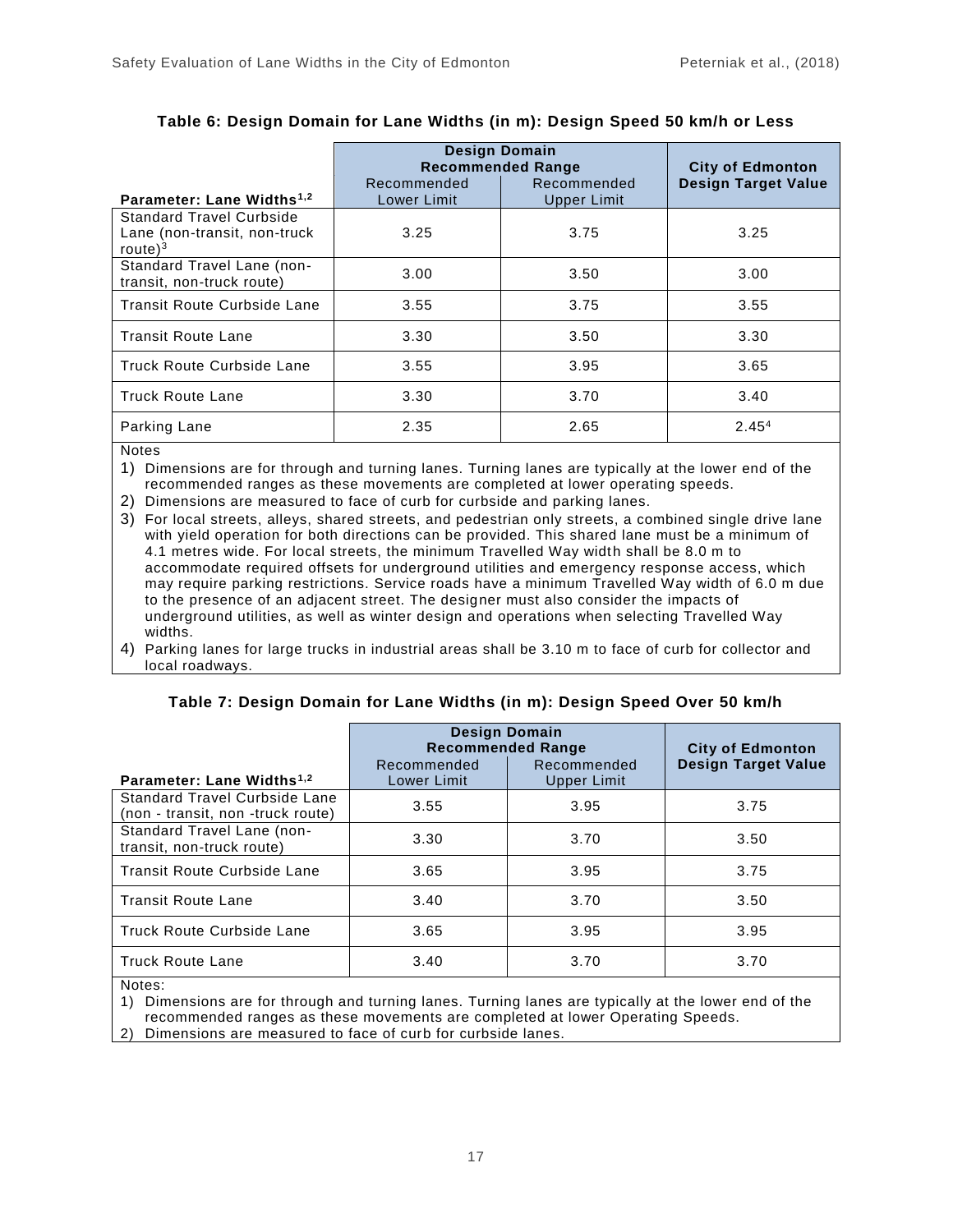# **6 Opportunities for Future Research**

The City of Edmonton has an interest in expanding this lane width research with respect to: (1) the impact of lane widths on the safety of vulnerable users; (2) the relationship between lane widths, collisions and seasonality; and (3) the impact of lane widths when considering other contextual elements such as land use type, built form and street trees. Vulnerable road user collisions were not analyzed in this project due to sample size issues, but the lane width impacts on these users could be different. Edmonton is a winter city and many decisions related to street design are guided by a winter design lens such as space for snow storage. It is important to understand the trade-offs related to public realm and safety of vulnerable users in pedestrian oriented areas. This is particularly important when considerations are placed towards expanding the travelled way to manage winter operations and driver safety. Further research will inform evidence-based decision making in these circumstances.

The in-service evaluation methodology was sound and robust from a statistical perspective. However, some limitations should be noted for future analysis:

- When possible, before-after studies are preferable to cross-sectional studies for estimating the effects of road design changes on safety outcomes. This is because before-after studies are less susceptible to bias and confounding effects from omitted or non-observed variables. All results from cross-sectional studies should be taken with the understanding that non-observed factors may have contributed to the measured effects from the explanatory variables instead of the explanatory variables themselves. We offset this limitation through sample size, parameter significance analysis, and controlling for some of the other variables known to impact the outcomes, most notably volume, speed, and segment length.
- A greater database size could allow further population segmentation. Our database size of 626 segments, with 3166 collisions, allowed for breakout analysis of up to 15 population segments for collision counts and 10 population segments for speeding proportions. As the population is segmented, the subpopulation sample size decreases. Some sub-populations of interest do not have a sufficient sample size and cannot be modelled. For example, combinations of speed and facility type features such as a model for 'low speed streets with transit and bike lanes' did not have sufficient sample size to be modelled. The lowest sample size for which we generated acceptable models had 35 segments, so any extension of this study to analyze additional road types could aim to have at least 35 segments per road category.
- Resource constraints limited the number of model forms that could be investigated. In the future, additional model forms such as quadratics could yield interesting results.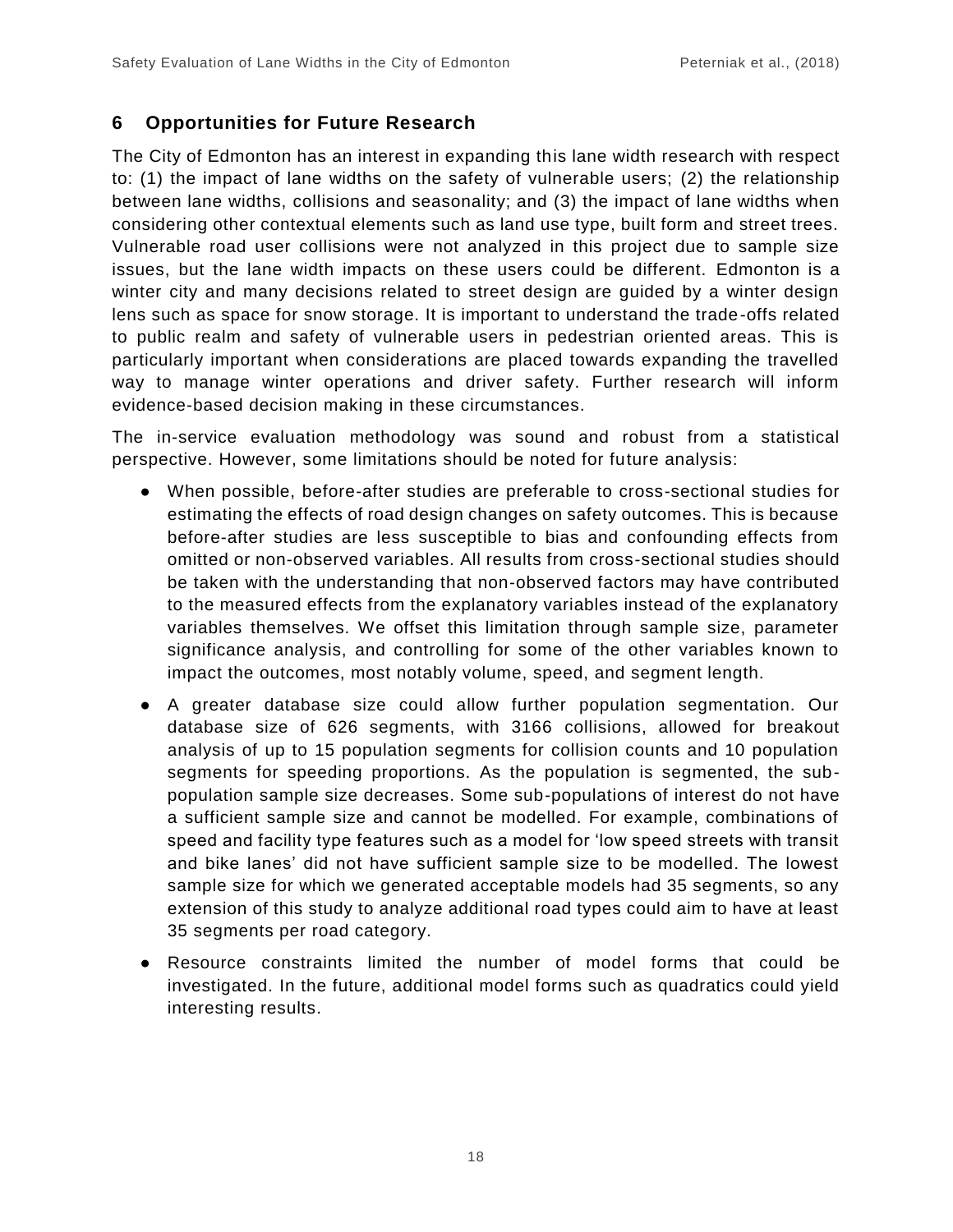# **7 References**

Bauer, K., Harwood, D., Hughes, W., & Richard, K. (2004). Safety Effects of Using Narrow Lanes and Shoulder-Use Lanes to Increase the Capacity of Urban Freeways. *TRB.* Washington, D.C.

Bellefleur, O. (2014). *Traffic Lane Width of 3.0 m in Urban Environments.* Montreal, Quebec: National Collaborating Centre for Healthy Public Policy.

City of Boston. (2013). *Boston Complete Streets Design Guideline.* City of Boston.

City of Calgary. (2014). *Complete Streets Policy.* City of Calgary.

City of Calgary. (2015). *Design Guidelines for Subdivision Servicing 2014.* City of Calgary.

City of Chicago. (2013). *Complete Streets Chicago Design Guidelines.* Department of Transportation.

City of Cincinnati. (2012). *Subdivision and Development Streets Manual.* Cincinnati: Department of Transportation and Engineering.

City of Edmonton. (2013). *Complete Streets Guideline.* City of Edmonton.

City of Toronto. (2015). *Vehicle Travel Lane Width Guidelines.* City of Toronto.

Fitzpatrick, K., Carlson, P. J., Wooldridge, M. D., & Brewer, M. A. (2000). *Design factors that affect driver speed on suburban arterials.* Arlington: Texas Transport Institute.

Fitzpatrick, K., Carlson, P., Brewer, M., & Wooldridge, M. (2003). *Design speed, operating speed, and posted speed limit practices.* Washington D.C.: TRB.

Furth, P. G. (2015). *Lane Widths and Other Cross-Section Elements on Urban Roads: An Annotated Bibliography.* Northeastern University.

Gattis, J. (2000). *Urban Street Cross Section and Speed Issues.* Washington D.C.: TRB.

Gattis, J. L., & Watts, A. (1999). Urban street speed related to width and functional class. *Journal of Transportation Engineering 125.3*, 193-200.

Government of South Australia. (2016, August 22). *Speed Facts*. Retrieved from Towards Zero Together:

http://www.dpti.sa.gov.au/towardszerotogether/safer\_speeds/speed\_facts

Harwood, D. (1990). *Effective Utilization of Street Width on Urban Arterials NCHRP Report 330.* Washington, D.C.: National Cooperative Highway Research Report.

Heimbach, C. L., Cribbins, P. D., & Chang, M.-s. (1983). Some Partial Consequences of Reduced Traffic Lane Widths on Urban Arterials. *Transportation Research Record 923*.

iRAP. (2013). *iRAP Road Attribute Risk Factors: Lane Width.*